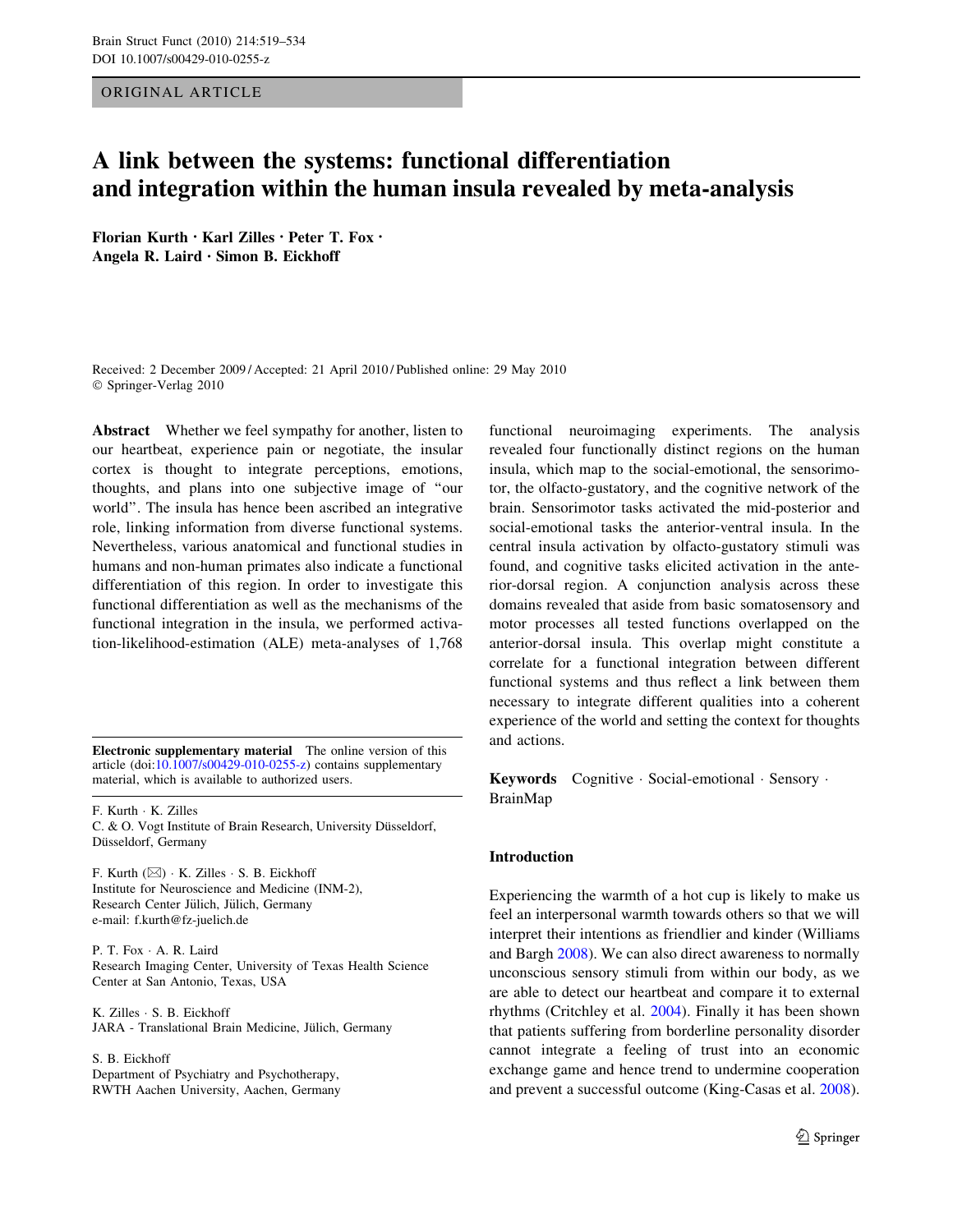At first these three examples seem quite unrelated. However, all of them rely on the integration of information from different functional systems in the brain, and throughout all these scenarios, the insular cortex has been discussed as a neural correlate for such integration. This integrative role between cognitive, sensorimotor, social-emotional, and olfacto-gustatory systems has moreover been hypothesized in various other studies analyzing links between sensation, emotion, and cognition (Chen 2007; Craig 2002; Dolan 2002; Frith and Singer 2008; Johansen-Berg and Matthews 2002). The essential role of the insula in the integration between major functional systems has recently led to the proposal that an insular role in function might constitute a correlate of awareness (Craig 2009).

In spite of this evidence for an integrative role of the human insula, cytoarchitectonic and connectivity data in non-human primates indicate a set of anatomically different insular regions (Augustine 1996; Mesulam and Mufson 1985). Mirroring this anatomical data, several functional imaging studies in humans also suggest a functional differentiation of this region. For example, it was reported that sensory processing is located on the posterior aspect of the insula while olfactory- as well as emotion-elicited processing takes place at more anterior locations (Dolan 2002; Dupont et al. 2003; Ostrowsky et al. 2002; Shelley and Trimble 2004; Wager and Barrett 2004). This differentiation has recently been corroborated by first meta-analyses on insular activations (Mutschler et al. 2009; Wager and

Barrett 2004). These analyses, however, were more limited in their scopes and could hence not sufficiently address the issue of differentiation and integration in the human insula across a wide range of functional conditions. Thus, although there is already evidence for a functional differentiation in the human insula, its organization and the relationship to the aforementioned integrative role remain largely elusive. More comprehensive data on functional differentiation and functional integration in this region, however, will be an important precondition for understanding the role of the insular lobe and potentially also contribution of its malfunction in neuropsychiatric disorders.

In order to investigate functional integration and differentiation within the insular cortex and its role in different functional systems, we applied a large-scale meta-analysis on 1,768 functional imaging experiments from 13 functional categories, which were frequently reported to activate the insular cortex. We use the term ''functional systems'' to refer to the functional networks which are employed in cognitive, social-emotional, sensorimotor, or olfacto-gustatory processing (Cabeza and Nyberg 2000; Corbetta et al. 2008; Kandel et al. 1991; Phillips et al. 2003). The term "functional categories" summarizes the tested ''brain functions'' from the analyzed experiments like attention, empathy, or interoception. For an overview of the tested functional categories and their included experiments, please see Table 1. To address both,

Table 1 All 13 categories as defined for analysis

| Category          |     |        |       | Papers Subjects Experiments Included paradigms                                                                                                                                                                   |  |  |  |
|-------------------|-----|--------|-------|------------------------------------------------------------------------------------------------------------------------------------------------------------------------------------------------------------------|--|--|--|
| Emotion           | 83  | 1,383  | 195   | All paradigms that elicited emotion in the subjects such as induction, imagination or recall of<br>own happiness, fear, anxiety, anger, sadness, or disgust                                                      |  |  |  |
| Empathy           | 46  | 657    | 120   | All paradigms in which the subjects had to judge emotions in faces or attend to pain in others.<br>This thus involved feeling with the emotions in others, not the more cognitive aspects of<br>"theory of mind" |  |  |  |
| Olfaction         | 12  | 175    | 31    | All olfactory stimuli, no stimuli that elicited trigeminal afferents, no gustatory stimuli                                                                                                                       |  |  |  |
| Gustation         | 13  | 162    | 31    | All gustatory tasks. Subjects had to taste tastants compared to a tasteless baseline. No odors                                                                                                                   |  |  |  |
| Interoception     | 43  | 638    | 105   | All visceral sensation, hunger/thirst, sexual arousal, air hunger, changing core temperature or<br>urge to void                                                                                                  |  |  |  |
| Pain              | 46  | 573    | 79    | All painful stimuli applied to subjects by temperature, electrical or physical stimulation or<br>hyper-sensitation. Pain was applied to different parts of the subject's body                                    |  |  |  |
| Somatosensation   | 34  | 421    | 46    | All somatogeneration, no painful or visceral stimuli. Again, different modalities and bodyparts                                                                                                                  |  |  |  |
| Motion            | 64  | 731    | 125   | All motor tasks, including movement of face, mouth and tongue, and hands/feet irrespective<br>of side                                                                                                            |  |  |  |
| Attention         | 125 | 1,918  | 264   | Spatial attention, sorting/matching, Stroop/Flanker/Simon/gonogo/Switching tasks, cues                                                                                                                           |  |  |  |
| Language          | 129 | 1,704  | 297   | Semantic, syntactic, phonological, orthographic decisions and listening to language                                                                                                                              |  |  |  |
| Speech            | 51  | 709    | 130   | All motor speech                                                                                                                                                                                                 |  |  |  |
| Working<br>memory | 96  | 1,537  | 213   | All short term memory, working memory, <i>n</i> -back tasks, encoding, and recall                                                                                                                                |  |  |  |
| Memory            | 69  | 1,188  | 131   | Memory tasks, recall of information learned previous to the experiment                                                                                                                                           |  |  |  |
| Sum               | 811 | 11,796 | 1,768 |                                                                                                                                                                                                                  |  |  |  |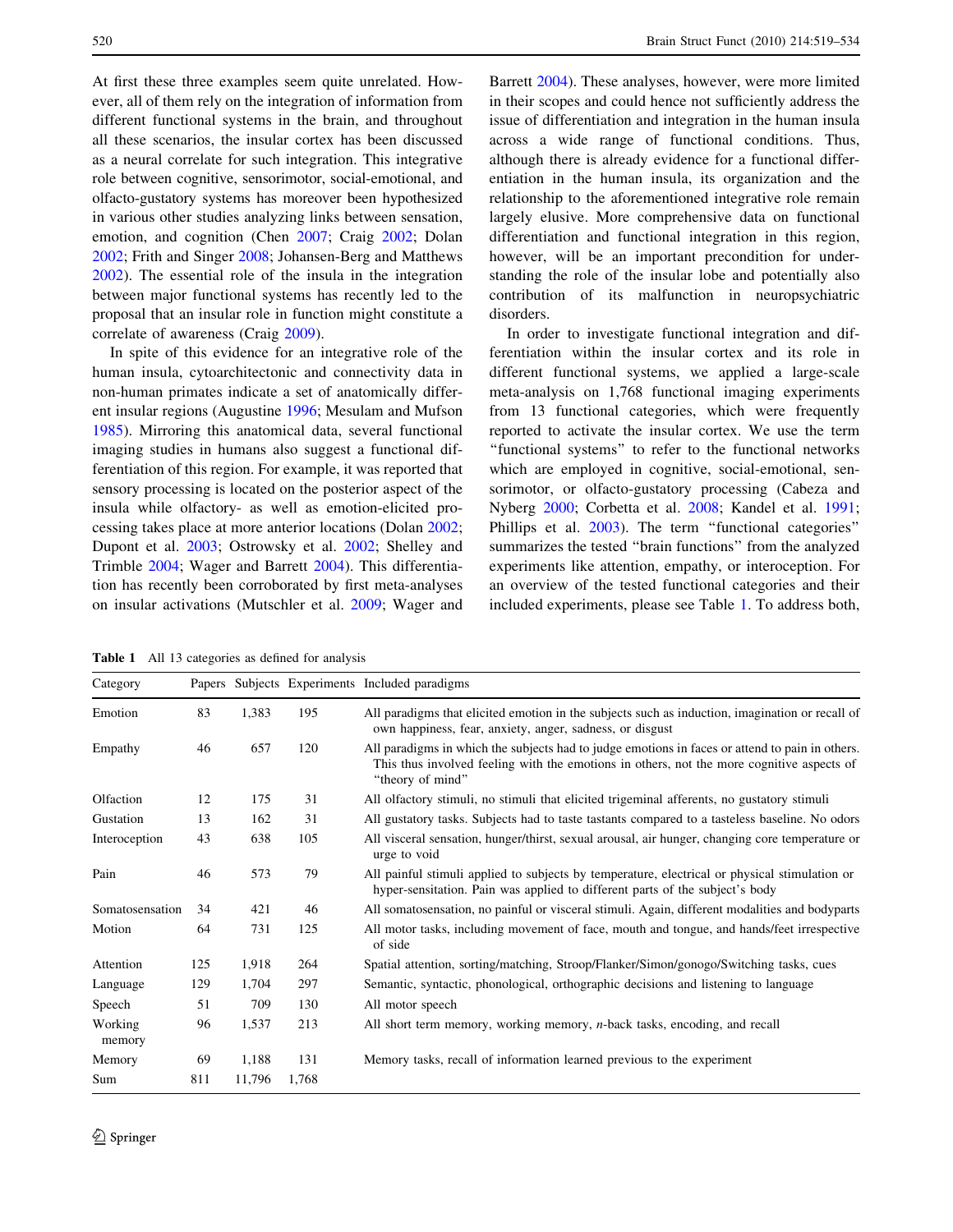a functional integration as well as a functional differentiation within the insula, two different analyses were applied. One was a conventional meta-analysis which yielded all regions involved in a certain category. These regions included multimodal integration regions that were activated in multiple different categories. The other analysis was a modified meta-analysis, which yielded only regions that showed specific effects in a certain category. Thus, multimodal integration regions were not considered. This enabled a differentiation between multimodal integration and specific processing of different functional categories. To further investigate the insular role in different functional systems, we subsumed familial categories to four functional domains (see Table 2), which reflect these described functional systems.

#### Methods

We searched the BrainMap database (Fox et al. 2005; Laird et al. 2005b; Laird et al. 2009) and Pubmed for functional neuroimaging experiments investigating paradigms pertaining to 13 functional categories (c.f. Table 1) that are hypothesized to involve the insular cortex. Included studies were normal mapping fMRI or PET experiments (as opposed to the analysis of, e.g., age and gender effects) in healthy subjects and did not comprise pharmacological trials or those involving clinical populations. All studies were whole brain studies. For each category, we only included those contrasts, which clearly aimed at the isolation of the respective function against a high or low level baseline. Thus, for example, ''button pressing versus rest'' was considered to be a motor task, while ''button pressing as a response to attention cues versus random button pressing'' was considered to test for attentional responses. Consequently, studies focusing on some kind of functional integration between the categories or multiple components due to unspecific contrasts were not included. All studies obtained from Pubmed were added to the BrainMap database prior to further analysis. By these means, we collected a total of 1,768 experiments from 811 papers, assessing together a population of 11,796 subjects as a basis for the current study (Table 1). A referenced tabular register of all included studies can be found in supplement #1.

Since we hypothesized both a functional integration and a functional differentiation within the insula, the analysis had to serve two different aims. To investigate a functional integration, it had to identify those regions, which were involved in multiple different categories. This was assessed by a conventional meta-analysis for each category which mapped all involved regions, including multimodal integration regions. Subsequently, integration regions were identified by calculating the overlap between the regions

which resulted from the conventionally analyzed categories. To achieve the second aim of the analysis, we calculated a modified meta-analysis, which identified those regions that were more active in a certain functional category than in a random selection of tasks. Consequently, it enabled the mapping of those areas which show specific effects to a certain category. Multimodal integration areas, which are active in multiple functional categories, were therefore not incorporated in this second, modified analysis. This mapping of specific effects thus enabled an investigation of a functional differentiation.

#### Analysis

For each category the reported coordinates for functional activations were analyzed for topographic convergence using the activation likelihood estimation (ALE) method. The idea behind this approach is that reported foci are not treated as single points but as localization probability distributions centered at the given coordinates, which were modeled by three-dimensional Gaussean functions (Laird et al. 2005a). Thus, the reported maxima are assigned a spatial profile representing the probability for their true location based on an empirical model for the spatial uncertainty associated with neuroimaging results. As this uncertainty (and thus the applied FWHM) is directly dependent on the number of subjects, it was calculated individually for each experiment based on empirical estimates of between-subject variability (see Eickhoff et al. 2009). Subsequently, an 'activation likelihood estimate' (ALE), given by the union of the probabilities associated with the different foci, was calculated for each voxel.

Conventional ALE analysis mapping

The ALE map for any given category indicates the convergence of the individual studies of that category at each voxel but does not yet allow distinguishing random convergence (noise) from true clustering of reported activation. To this end, the significance of the convergence across individual experiments reflected by the ALE map was statistically evaluated to identify those regions, where ALE scores were higher than could be expected by chance. The null-hypothesis, against which a particular ALE map was tested, represented the case of no convergence between the single experiments of the respective category (Eickhoff et al. 2009), that is, no spatial association between the different individual experiments. To assess this hypothesis, an independently sampled random voxel was drawn from each experiment, and an ALE score was calculated from these and recorded. This procedure was iterated  $2 \times 10^{10}$ times (1  $\times$  10<sup>5</sup> times for each of the  $\sim$  200,000 voxel per volume) to generate a null-distribution, against which the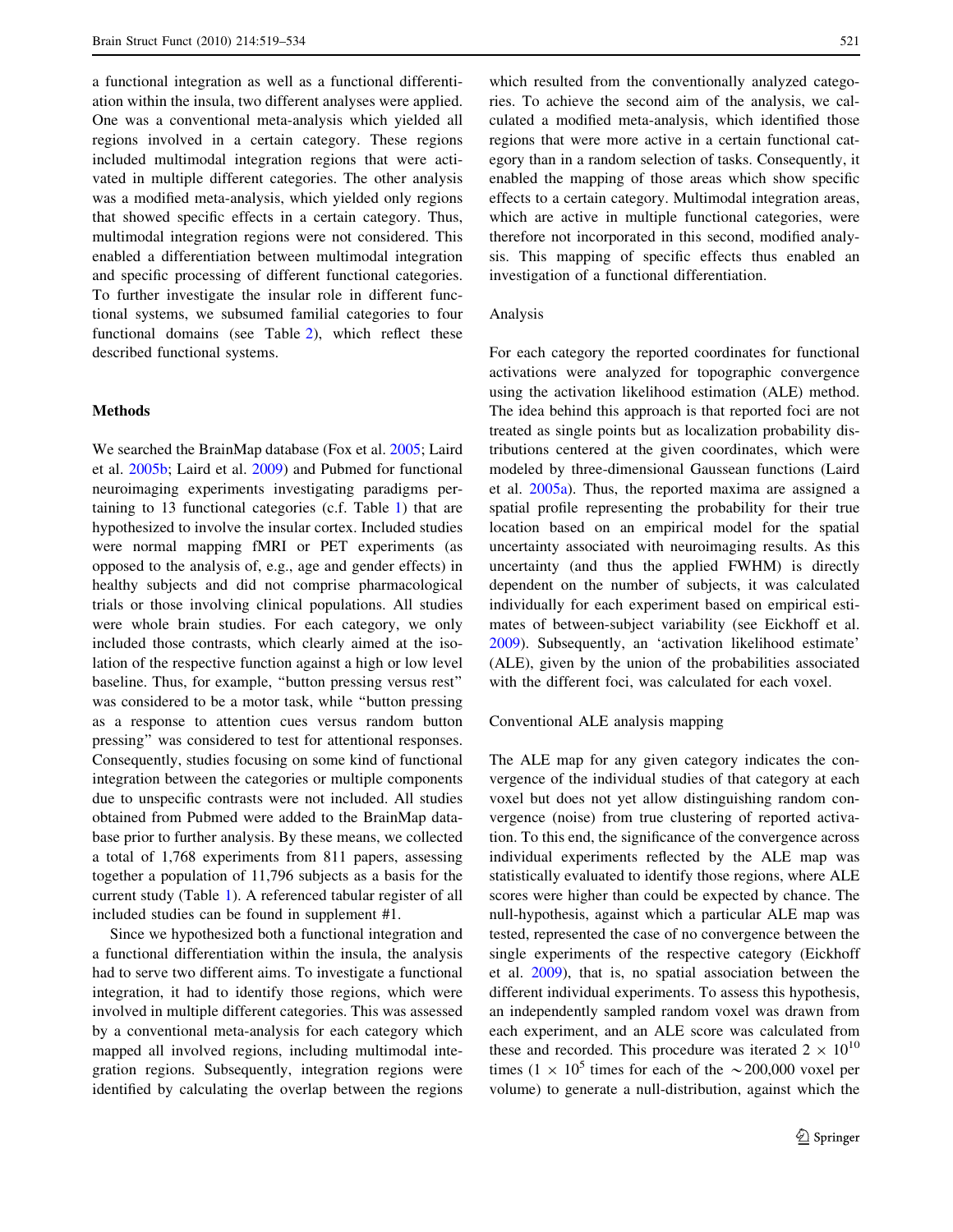ALE map can then be compared (Eickhoff et al. 2009). ALE probability maps were then thresholded at  $p < 0.05$ (cluster level corrected for multiple comparisons).

## Mapping the specific functional processing

We also tested whether the convergence across experiments contained in a particular category was higher than across an equally large random sample of experiments from the BrainMap database. By this means we were able to account for the presence of multimodal integration areas that integrate and relay information from different functional categories. These areas consequently show no specific effects for a certain category and are thus not incorporated in this analysis. The null hypothesis, against which the ALE maps were tested, represented the case that no region showed a higher convergence between the tested experiments than across an equally large random sample of neuroimaging experiments. To assess this hypothesis, we used all experiments of the BrainMap database (altogether 7,156 at the time of calculation). From this sample, the same number of experiments as in the subset of studies that is being tested was drawn randomly. An ALE map was then calculated across this randomly drawn subset of experiments and stored. This procedure was again iterated  $10<sup>5</sup>$  times to generate the null-distribution, against which the actual ALE map was tested. The resulting ALE probability maps were then thresholded at  $p < 0.05$  (cluster level corrected for multiple comparisons).

#### Evaluation and interpretation

For the identification of multimodal integration regions, we used the results from the conventional ALE, as they comprised all regions involved in a category. Since these multimodal integration regions are not specific for one certain category but involved in several, we calculated the overlap between all regions. To this means, we calculated two different conjunctions. The first conjunction comprised all 13 categories and assumed that there was an area which was active in all categories. The second conjunction comprised all categories except somatosensation and motion. This second conjunction was calculated as the analyzed somatosensory and motor tasks did not need cognitive or emotional evaluation. It could therefore be assumed, that these somatosensory and motor tasks would be executed without any need for a functional integration with other brain systems.

For the investigation of a functional differentiation it has to be kept in mind that different functional categories can be grouped to the same functional systems. For example, both attention and working memory tasks employ—among other regions—roughly a fronto-parietal network, which is

Table 2 The investigated categories were subsumed to four functional domains, which represent functional systems

| Category                                               |
|--------------------------------------------------------|
| Emotion and empathy                                    |
| Olfaction and gustation                                |
| Attention, language, speech,<br>working memory, memory |
| Interoception, somatosensation,<br>pain, motion        |
|                                                        |

commonly found to be activated in cognitive tasks (Cabeza and Nyberg 2000; Corbetta et al. 2008; Kandel et al. 1991). This cognitive network differs from a social-emotional network, which is employed by processing emotional stimuli and empathy (Phillips et al. 2003). To investigate a functional differentiation, we sorted familial categories to four functional domains (c.f. Table 2), which represent the respective functional systems. For each functional domain a modified analysis was calculated and the results mapped on the insula. Thus, we were able to identify those regions that were specifically activated by processing a certain domain.

For evaluation of insular activation a macroanatomical mask of the insular cortex in MNI-space was created and used for masking the resulting activation from the ALE meta-analysis. The mask comprised the gray matter of the insular cortex, which is limited by the anterior, superior and inferior limiting sulci, the extreme capsule, and the CSF (Mesulam and Mufson 1985; von Economo and Koskinas 1925; Zilles 2004). Activations within this mask were then projected onto a single subject template, from which temporal lobe and operculum were removed to gain a free view on the insular cortex (see Fig. 1). Thus, the topographic relationships of the resulting activations to each other and to anatomical landmarks of the insular cortex could be investigated. Activations were also assigned histologically using the SPM Anatomy Toolbox (Eickhoff et al. 2005). The latter approach was important in order to eliminate activation of, e.g., the parietal operculum spilling over into the insular mask.

### Results

As outlined above, we investigated the functional organization of the human insula by conventional ALE analysis of activations associated with different cognitive, sensorimotor, and social-emotional processes (cf. Table 2). Moreover, by using the modified variant of the ALE algorithm, we could delineate those insular regions, which were specific to a particular process. Throughout all analyses (Figs. 2, 3, 4, 5, maxima provided in Table 3), we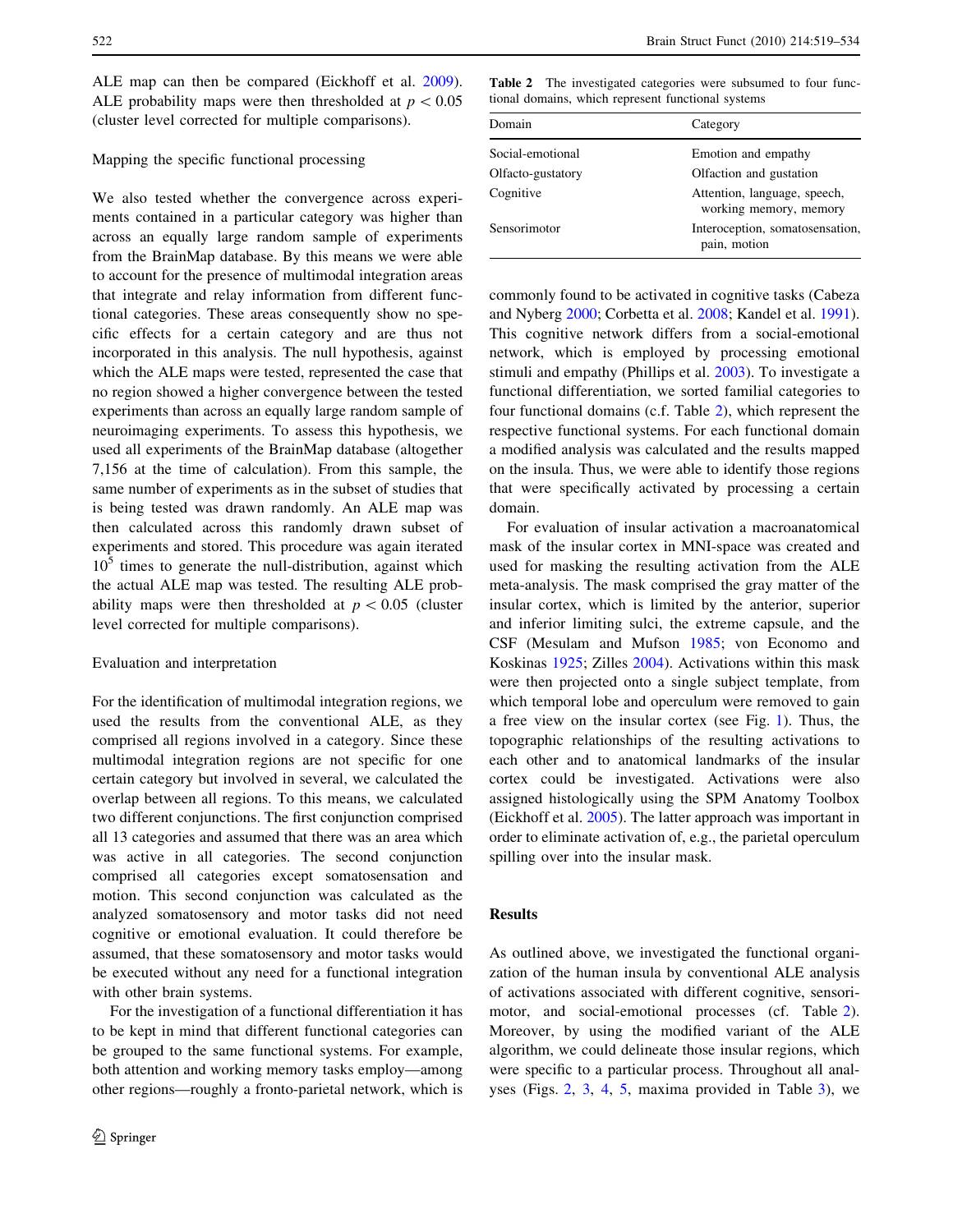Fig. 1 To gain a free view on the insula, temporal lobe and opercula were removed (a, b). c visualization of the insular cortex, view on the left side left, on the right side right. This visualization will be used to display the results. ILS inferior limiting sulcus, SLS superior limiting sulcus, ALS anterior limiting sulcus, CIS central insular sulcus, postCIS postcentral insular sulcus, prcg precentral gyrus, msg middle short gyrus, asg anterior short gyrus



Fig. 2 Insular activations by the social-emotional domain. a Activations by emotion, b activations by empathy. Conventional results are displayed on the *left*, specific results on the right

observed that specific effects were much more confined as compared with the broader regions that were associated with a particular function per se. This observation already indicates that although functional segregation, i.e., specialization is present, integration of information across functional domains is also happening in the insular cortex.

Insular localization of functional categories

# Emotion

Activation by emotional tasks such as induction, imagination, or recall of own emotions converged on the whole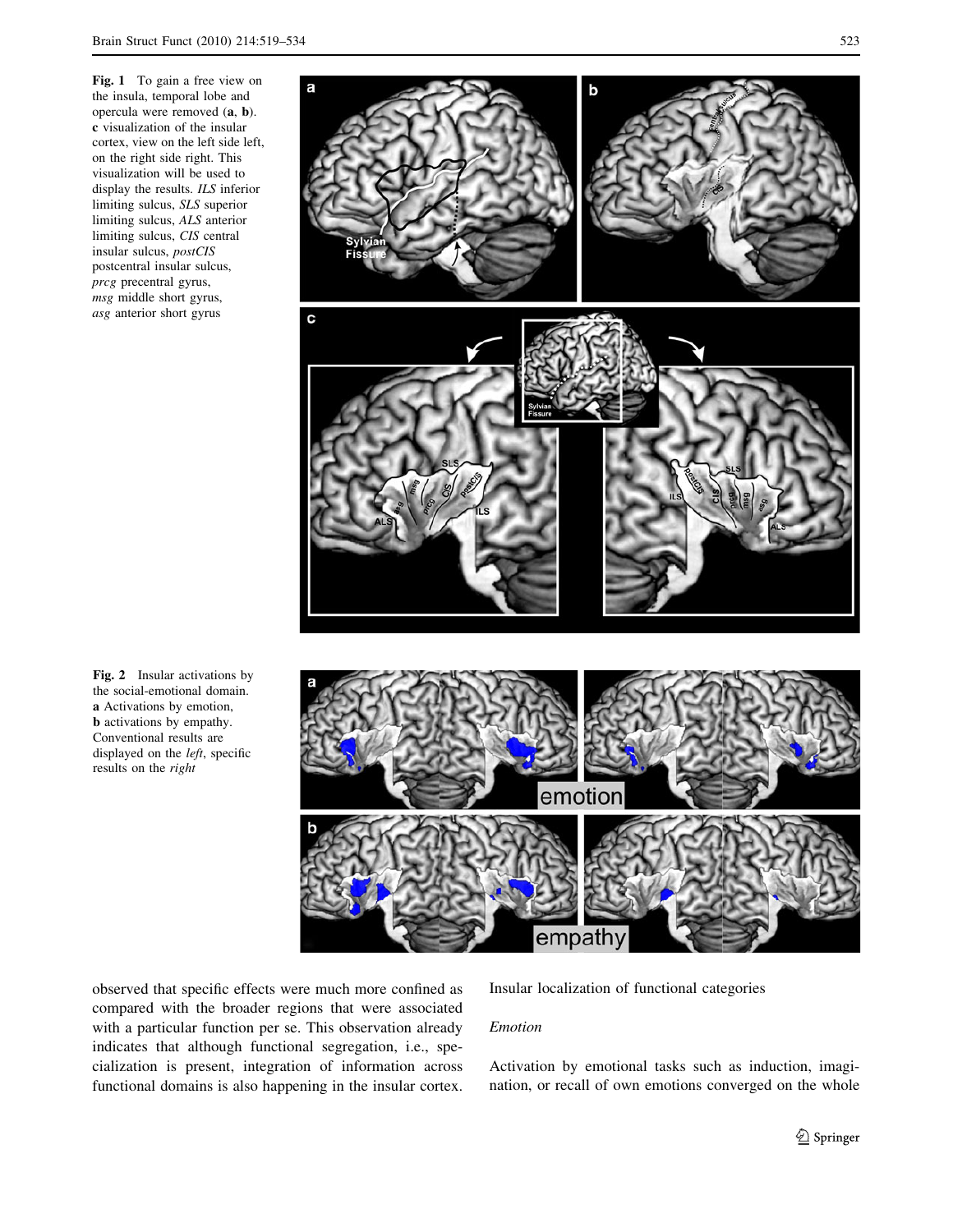



Fig. 4 Insular activations by the sensorimotor domain. a Activations by interoception, b activations by pain, c activations by somatosensation, d activations by motion. Conventional results are displayed on the left, specific results on the right

# anterior insula. It extended onto the central part on the right hemisphere. After testing for specific effects evoked by emotional processing, only the anterior-ventral insula bilaterally and a small cluster on the right central region remained significant (see Fig. 2a).

# Empathy

Activation by paradigms tapping into empathy like judging emotions in faces was observed on the anteriordorsal insula bilaterally, on the left anterior-ventral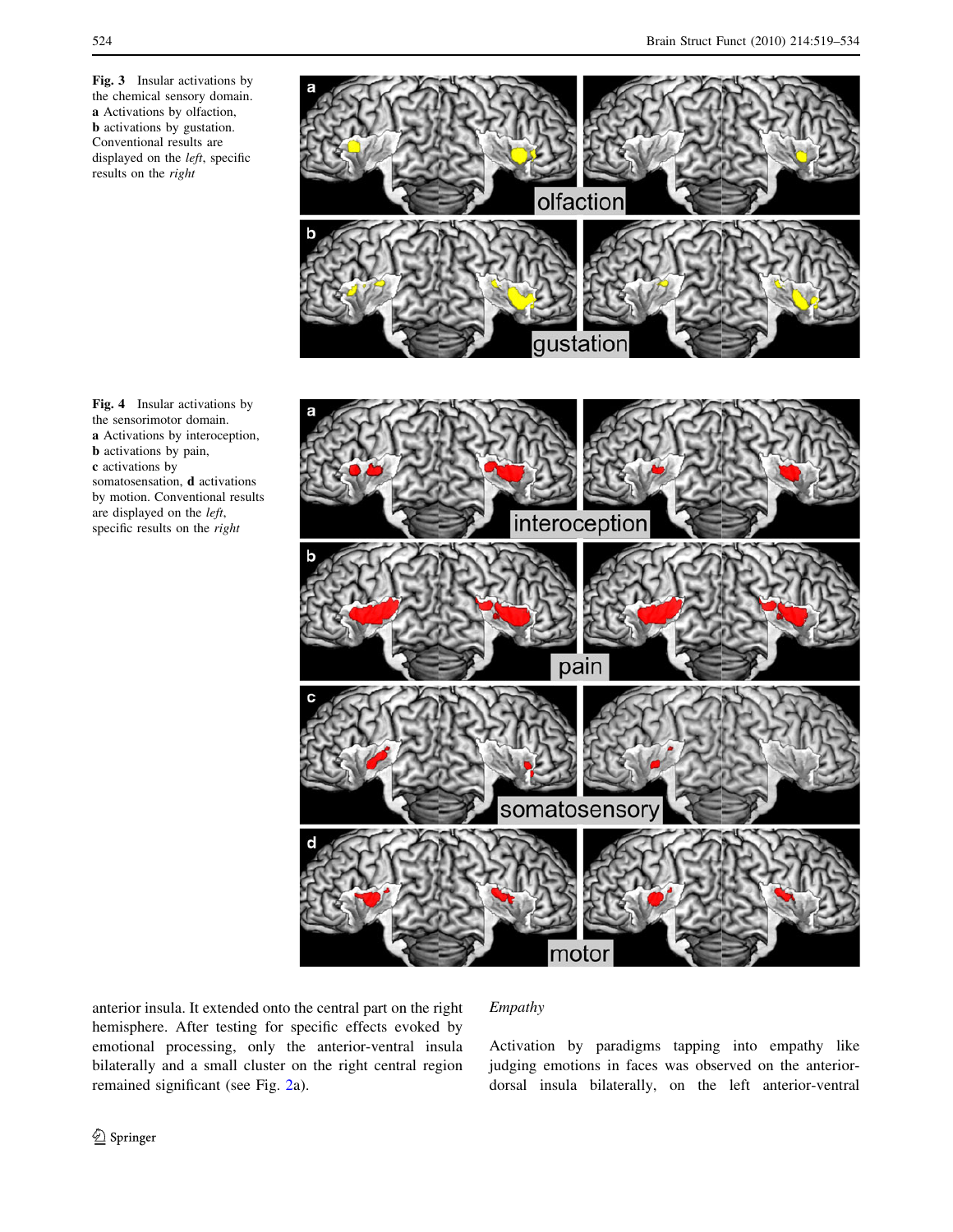



region, and bilaterally on the posterior ventral part. When testing for specific effects of empathic processing we found significant effects in the posterior ventral part of the insula, in particular on the left hemisphere (see Fig. 2b).

## **Olfaction**

Activation by olfactory stimulation was found on the anterior dorsal insula on both sides, extending onto the central insula on the right hemisphere. This right central cluster also remained significant after testing for specific effects, while left hemispheric effects were not seen any more (see Fig. 3a).

#### Gustation

We observed bilateral activation by gustatory stimuli on the anterior dorsal insula as well as on the dorsal midinsula. In particular on the right hemisphere, these activations comprised the whole anterior insula. When tested for specific effects of gestation, activation was only observed on the right anterior and the bilateral mid-dorsal insula (see Fig. 3b).

#### Interoception

Activation by interoceptive tasks such as listening to one's own heartbeat or suppressing the urge to void was found on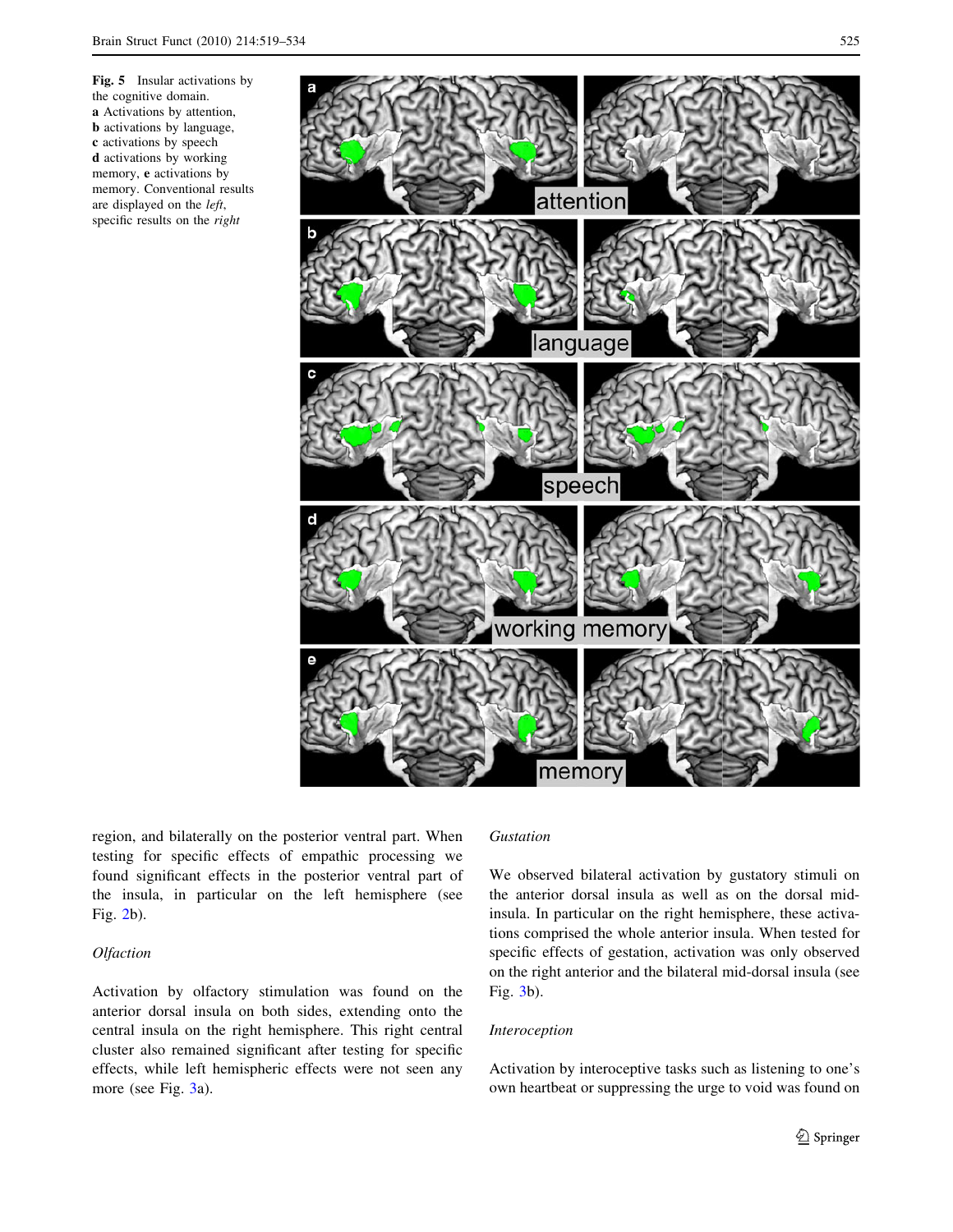Table 3 Insular maxima for each analyzed category

| $\mathbf T$<br>$\mathbf T$<br>$\boldsymbol{x}$<br>$\ensuremath{\mathnormal{Z}}$<br>$\boldsymbol{x}$<br>$\boldsymbol{y}$<br>$\ensuremath{\mathnormal{z}}$<br>$\mathcal{Y}$<br>$-31$<br>24<br>24<br>$-4\,$<br>6.13<br>$-31$<br>$-6$<br>5.77<br>$12\,$<br>$-30$<br>$10\,$<br>2.25<br>$28\,$<br>$17\,$<br>$-15$<br>4.42<br>15<br>$\,8\,$<br>$-6$<br>42<br>$-3$<br>4.96<br>$42\,$<br>3.32<br>39<br>$\boldsymbol{7}$<br>$\boldsymbol{0}$<br>44<br>4.54<br>$10\,$<br>$-4$<br>3.03<br>28<br>$17\,$<br>$-15$<br>4.42<br>$\ensuremath{\mathfrak{Z}}$<br>$-40$<br>15<br>$-11\,$<br>4.69<br>5.38<br>$-35$<br>$-7$<br>$-31$<br>16<br>$-19$<br>4.04<br>$-41$<br>$-7$<br>$\overline{4}$<br>3.25<br>39<br>19<br>$\mathfrak{Z}$<br>5.11<br>$\,$ 8 $\,$<br>$\tau$<br>37<br>4.76<br>46<br>$-6$<br>$-1$<br>3.37<br>$\sqrt{5}$<br>Olfaction<br>16<br>4.10<br>$42\,$<br>13<br>5.96<br>$-30$<br>$-4$<br>$42\,$<br>13<br>$-4\,$<br>5.96<br>Gustation<br>$-35$<br>$20\,$<br>$\sqrt{5}$<br>$\boldsymbol{0}$<br>3.07<br>3.67<br>$-33$<br>12<br>$-36$<br>$10\,$<br>3.60<br>$42\,$<br>$26\,$<br>$-6\,$<br>4.68<br>11<br>9<br>$-33$<br>$\boldsymbol{0}$<br>$11\,$<br>3.09<br>44<br>4.15<br>$\mathbf{1}$<br>$-5$<br>44<br>39<br>$12\,$<br>$-7$<br>4.10<br>24<br>4.79<br>$\sqrt{2}$<br>$\tau$<br>44<br>9<br>4.17<br>47<br>6<br>3.22<br>40<br>12<br>$-6$<br>4.12<br>$-3$<br>$-43$<br>6<br>5.94<br>$-43$<br>5.94<br>Interoception<br>$-3$<br>$\sqrt{6}$<br>15<br>$-38$<br>$\tau$<br>4.99<br>41<br>$\sqrt{2}$<br>3<br>5.18<br>$\sqrt{2}$<br>$\mathfrak{Z}$<br>41<br>5.18<br>15<br>$\boldsymbol{7}$<br>38<br>4.76<br>$\boldsymbol{9}$<br>35<br>$-13$<br>3.56<br>$-18$<br>$-39$<br>13<br>6.73<br>$-18\,$<br>13<br>6.73<br>Pain<br>$-39$<br>$\sqrt{2}$<br>$\boldsymbol{7}$<br>$-44$<br>$-44$<br>$\sqrt{2}$<br>$\boldsymbol{7}$<br>6.66<br>6.66<br>$42\,$<br>$\overline{9}$<br>34<br>$-20$<br>14<br>5.58<br>$-4$<br>3.97<br>$\sqrt{5}$<br>$-37$<br>$-11\,$<br>3.50<br>$-37$<br>$-{\bf 2}$<br>$-4\,$<br>3.34<br>Somatosensation<br>$-39$<br>$\boldsymbol{0}$<br>$-4$<br>3.46<br>$-38$<br>$-4$<br>$\mathbf{1}$<br>3.10<br>$41\,$<br>$21\,$<br>$-5$<br>3.39<br>$\boldsymbol{9}$<br>$-29$<br>12<br>Motion<br>3.85<br>$-41$<br>$-13$<br>13<br>3.57<br>$-35$<br>$18\,$<br>$\boldsymbol{7}$<br>6.35<br>Attention<br>$-5$<br>$-33$<br>$18\,$<br>6.22<br>$19\,$<br>7.98<br>36<br>3<br>$\mathfrak{Z}$<br>$-33$<br>$20\,$<br>8.13<br>Language<br>-<br>$-35$<br>$\sqrt{2}$<br>$22\,$<br>8.13<br>36<br>$20\,$<br>7.84<br>$-1$<br>$-34$<br>$20\,$<br>$\boldsymbol{7}$<br>8.13<br>8.13<br>Speech<br>$-34$<br>$20\,$<br>7<br>36<br>5.10<br>18<br>5<br>$-30$<br>8.13<br>Working memory<br>24<br>3<br>$-32$<br>$24\,$<br>8.13<br>4<br>$-33$<br>8.13<br>$20\,$<br>$\mathbf{1}$<br>8.13<br>$-32$<br>$20\,$<br>$\mathbf{1}$<br>$36\,$<br>$21\,$<br>$-34$<br>8.12<br>$\mathbf{1}$<br>7.78<br>21<br>1<br>34<br>$21\,$<br>7.69<br>$\mathbf{1}$<br>39<br>$21\,$<br>7.57<br>$\mathbf{1}$<br>6.27<br>$21\,$<br>Memory<br>$-32$<br>$22\,$<br>3<br>$35\,$<br>$\boldsymbol{0}$<br>$7.07\,$<br>$17\,$<br>36<br>$-7\,$<br>5.56 | Category | Conventional analysis |  | Specific analysis |  |  |  |  |
|---------------------------------------------------------------------------------------------------------------------------------------------------------------------------------------------------------------------------------------------------------------------------------------------------------------------------------------------------------------------------------------------------------------------------------------------------------------------------------------------------------------------------------------------------------------------------------------------------------------------------------------------------------------------------------------------------------------------------------------------------------------------------------------------------------------------------------------------------------------------------------------------------------------------------------------------------------------------------------------------------------------------------------------------------------------------------------------------------------------------------------------------------------------------------------------------------------------------------------------------------------------------------------------------------------------------------------------------------------------------------------------------------------------------------------------------------------------------------------------------------------------------------------------------------------------------------------------------------------------------------------------------------------------------------------------------------------------------------------------------------------------------------------------------------------------------------------------------------------------------------------------------------------------------------------------------------------------------------------------------------------------------------------------------------------------------------------------------------------------------------------------------------------------------------------------------------------------------------------------------------------------------------------------------------------------------------------------------------------------------------------------------------------------------------------------------------------------------------------------------------------------------------------------------------------------------------------------------------------------------------------------------------------------------------------------------------------------------------------------------------------------------------------------------------------------------------------------------------------------------------------------------------------------------------------------------------------------------------------------------------------------------------------------------------------|----------|-----------------------|--|-------------------|--|--|--|--|
|                                                                                                                                                                                                                                                                                                                                                                                                                                                                                                                                                                                                                                                                                                                                                                                                                                                                                                                                                                                                                                                                                                                                                                                                                                                                                                                                                                                                                                                                                                                                                                                                                                                                                                                                                                                                                                                                                                                                                                                                                                                                                                                                                                                                                                                                                                                                                                                                                                                                                                                                                                                                                                                                                                                                                                                                                                                                                                                                                                                                                                                         |          |                       |  |                   |  |  |  |  |
|                                                                                                                                                                                                                                                                                                                                                                                                                                                                                                                                                                                                                                                                                                                                                                                                                                                                                                                                                                                                                                                                                                                                                                                                                                                                                                                                                                                                                                                                                                                                                                                                                                                                                                                                                                                                                                                                                                                                                                                                                                                                                                                                                                                                                                                                                                                                                                                                                                                                                                                                                                                                                                                                                                                                                                                                                                                                                                                                                                                                                                                         | Emotion  |                       |  |                   |  |  |  |  |
|                                                                                                                                                                                                                                                                                                                                                                                                                                                                                                                                                                                                                                                                                                                                                                                                                                                                                                                                                                                                                                                                                                                                                                                                                                                                                                                                                                                                                                                                                                                                                                                                                                                                                                                                                                                                                                                                                                                                                                                                                                                                                                                                                                                                                                                                                                                                                                                                                                                                                                                                                                                                                                                                                                                                                                                                                                                                                                                                                                                                                                                         |          |                       |  |                   |  |  |  |  |
|                                                                                                                                                                                                                                                                                                                                                                                                                                                                                                                                                                                                                                                                                                                                                                                                                                                                                                                                                                                                                                                                                                                                                                                                                                                                                                                                                                                                                                                                                                                                                                                                                                                                                                                                                                                                                                                                                                                                                                                                                                                                                                                                                                                                                                                                                                                                                                                                                                                                                                                                                                                                                                                                                                                                                                                                                                                                                                                                                                                                                                                         |          |                       |  |                   |  |  |  |  |
|                                                                                                                                                                                                                                                                                                                                                                                                                                                                                                                                                                                                                                                                                                                                                                                                                                                                                                                                                                                                                                                                                                                                                                                                                                                                                                                                                                                                                                                                                                                                                                                                                                                                                                                                                                                                                                                                                                                                                                                                                                                                                                                                                                                                                                                                                                                                                                                                                                                                                                                                                                                                                                                                                                                                                                                                                                                                                                                                                                                                                                                         |          |                       |  |                   |  |  |  |  |
|                                                                                                                                                                                                                                                                                                                                                                                                                                                                                                                                                                                                                                                                                                                                                                                                                                                                                                                                                                                                                                                                                                                                                                                                                                                                                                                                                                                                                                                                                                                                                                                                                                                                                                                                                                                                                                                                                                                                                                                                                                                                                                                                                                                                                                                                                                                                                                                                                                                                                                                                                                                                                                                                                                                                                                                                                                                                                                                                                                                                                                                         |          |                       |  |                   |  |  |  |  |
|                                                                                                                                                                                                                                                                                                                                                                                                                                                                                                                                                                                                                                                                                                                                                                                                                                                                                                                                                                                                                                                                                                                                                                                                                                                                                                                                                                                                                                                                                                                                                                                                                                                                                                                                                                                                                                                                                                                                                                                                                                                                                                                                                                                                                                                                                                                                                                                                                                                                                                                                                                                                                                                                                                                                                                                                                                                                                                                                                                                                                                                         | Empathy  |                       |  |                   |  |  |  |  |
|                                                                                                                                                                                                                                                                                                                                                                                                                                                                                                                                                                                                                                                                                                                                                                                                                                                                                                                                                                                                                                                                                                                                                                                                                                                                                                                                                                                                                                                                                                                                                                                                                                                                                                                                                                                                                                                                                                                                                                                                                                                                                                                                                                                                                                                                                                                                                                                                                                                                                                                                                                                                                                                                                                                                                                                                                                                                                                                                                                                                                                                         |          |                       |  |                   |  |  |  |  |
|                                                                                                                                                                                                                                                                                                                                                                                                                                                                                                                                                                                                                                                                                                                                                                                                                                                                                                                                                                                                                                                                                                                                                                                                                                                                                                                                                                                                                                                                                                                                                                                                                                                                                                                                                                                                                                                                                                                                                                                                                                                                                                                                                                                                                                                                                                                                                                                                                                                                                                                                                                                                                                                                                                                                                                                                                                                                                                                                                                                                                                                         |          |                       |  |                   |  |  |  |  |
|                                                                                                                                                                                                                                                                                                                                                                                                                                                                                                                                                                                                                                                                                                                                                                                                                                                                                                                                                                                                                                                                                                                                                                                                                                                                                                                                                                                                                                                                                                                                                                                                                                                                                                                                                                                                                                                                                                                                                                                                                                                                                                                                                                                                                                                                                                                                                                                                                                                                                                                                                                                                                                                                                                                                                                                                                                                                                                                                                                                                                                                         |          |                       |  |                   |  |  |  |  |
|                                                                                                                                                                                                                                                                                                                                                                                                                                                                                                                                                                                                                                                                                                                                                                                                                                                                                                                                                                                                                                                                                                                                                                                                                                                                                                                                                                                                                                                                                                                                                                                                                                                                                                                                                                                                                                                                                                                                                                                                                                                                                                                                                                                                                                                                                                                                                                                                                                                                                                                                                                                                                                                                                                                                                                                                                                                                                                                                                                                                                                                         |          |                       |  |                   |  |  |  |  |
|                                                                                                                                                                                                                                                                                                                                                                                                                                                                                                                                                                                                                                                                                                                                                                                                                                                                                                                                                                                                                                                                                                                                                                                                                                                                                                                                                                                                                                                                                                                                                                                                                                                                                                                                                                                                                                                                                                                                                                                                                                                                                                                                                                                                                                                                                                                                                                                                                                                                                                                                                                                                                                                                                                                                                                                                                                                                                                                                                                                                                                                         |          |                       |  |                   |  |  |  |  |
|                                                                                                                                                                                                                                                                                                                                                                                                                                                                                                                                                                                                                                                                                                                                                                                                                                                                                                                                                                                                                                                                                                                                                                                                                                                                                                                                                                                                                                                                                                                                                                                                                                                                                                                                                                                                                                                                                                                                                                                                                                                                                                                                                                                                                                                                                                                                                                                                                                                                                                                                                                                                                                                                                                                                                                                                                                                                                                                                                                                                                                                         |          |                       |  |                   |  |  |  |  |
|                                                                                                                                                                                                                                                                                                                                                                                                                                                                                                                                                                                                                                                                                                                                                                                                                                                                                                                                                                                                                                                                                                                                                                                                                                                                                                                                                                                                                                                                                                                                                                                                                                                                                                                                                                                                                                                                                                                                                                                                                                                                                                                                                                                                                                                                                                                                                                                                                                                                                                                                                                                                                                                                                                                                                                                                                                                                                                                                                                                                                                                         |          |                       |  |                   |  |  |  |  |
|                                                                                                                                                                                                                                                                                                                                                                                                                                                                                                                                                                                                                                                                                                                                                                                                                                                                                                                                                                                                                                                                                                                                                                                                                                                                                                                                                                                                                                                                                                                                                                                                                                                                                                                                                                                                                                                                                                                                                                                                                                                                                                                                                                                                                                                                                                                                                                                                                                                                                                                                                                                                                                                                                                                                                                                                                                                                                                                                                                                                                                                         |          |                       |  |                   |  |  |  |  |
|                                                                                                                                                                                                                                                                                                                                                                                                                                                                                                                                                                                                                                                                                                                                                                                                                                                                                                                                                                                                                                                                                                                                                                                                                                                                                                                                                                                                                                                                                                                                                                                                                                                                                                                                                                                                                                                                                                                                                                                                                                                                                                                                                                                                                                                                                                                                                                                                                                                                                                                                                                                                                                                                                                                                                                                                                                                                                                                                                                                                                                                         |          |                       |  |                   |  |  |  |  |
|                                                                                                                                                                                                                                                                                                                                                                                                                                                                                                                                                                                                                                                                                                                                                                                                                                                                                                                                                                                                                                                                                                                                                                                                                                                                                                                                                                                                                                                                                                                                                                                                                                                                                                                                                                                                                                                                                                                                                                                                                                                                                                                                                                                                                                                                                                                                                                                                                                                                                                                                                                                                                                                                                                                                                                                                                                                                                                                                                                                                                                                         |          |                       |  |                   |  |  |  |  |
|                                                                                                                                                                                                                                                                                                                                                                                                                                                                                                                                                                                                                                                                                                                                                                                                                                                                                                                                                                                                                                                                                                                                                                                                                                                                                                                                                                                                                                                                                                                                                                                                                                                                                                                                                                                                                                                                                                                                                                                                                                                                                                                                                                                                                                                                                                                                                                                                                                                                                                                                                                                                                                                                                                                                                                                                                                                                                                                                                                                                                                                         |          |                       |  |                   |  |  |  |  |
|                                                                                                                                                                                                                                                                                                                                                                                                                                                                                                                                                                                                                                                                                                                                                                                                                                                                                                                                                                                                                                                                                                                                                                                                                                                                                                                                                                                                                                                                                                                                                                                                                                                                                                                                                                                                                                                                                                                                                                                                                                                                                                                                                                                                                                                                                                                                                                                                                                                                                                                                                                                                                                                                                                                                                                                                                                                                                                                                                                                                                                                         |          |                       |  |                   |  |  |  |  |
|                                                                                                                                                                                                                                                                                                                                                                                                                                                                                                                                                                                                                                                                                                                                                                                                                                                                                                                                                                                                                                                                                                                                                                                                                                                                                                                                                                                                                                                                                                                                                                                                                                                                                                                                                                                                                                                                                                                                                                                                                                                                                                                                                                                                                                                                                                                                                                                                                                                                                                                                                                                                                                                                                                                                                                                                                                                                                                                                                                                                                                                         |          |                       |  |                   |  |  |  |  |
|                                                                                                                                                                                                                                                                                                                                                                                                                                                                                                                                                                                                                                                                                                                                                                                                                                                                                                                                                                                                                                                                                                                                                                                                                                                                                                                                                                                                                                                                                                                                                                                                                                                                                                                                                                                                                                                                                                                                                                                                                                                                                                                                                                                                                                                                                                                                                                                                                                                                                                                                                                                                                                                                                                                                                                                                                                                                                                                                                                                                                                                         |          |                       |  |                   |  |  |  |  |
|                                                                                                                                                                                                                                                                                                                                                                                                                                                                                                                                                                                                                                                                                                                                                                                                                                                                                                                                                                                                                                                                                                                                                                                                                                                                                                                                                                                                                                                                                                                                                                                                                                                                                                                                                                                                                                                                                                                                                                                                                                                                                                                                                                                                                                                                                                                                                                                                                                                                                                                                                                                                                                                                                                                                                                                                                                                                                                                                                                                                                                                         |          |                       |  |                   |  |  |  |  |
|                                                                                                                                                                                                                                                                                                                                                                                                                                                                                                                                                                                                                                                                                                                                                                                                                                                                                                                                                                                                                                                                                                                                                                                                                                                                                                                                                                                                                                                                                                                                                                                                                                                                                                                                                                                                                                                                                                                                                                                                                                                                                                                                                                                                                                                                                                                                                                                                                                                                                                                                                                                                                                                                                                                                                                                                                                                                                                                                                                                                                                                         |          |                       |  |                   |  |  |  |  |
|                                                                                                                                                                                                                                                                                                                                                                                                                                                                                                                                                                                                                                                                                                                                                                                                                                                                                                                                                                                                                                                                                                                                                                                                                                                                                                                                                                                                                                                                                                                                                                                                                                                                                                                                                                                                                                                                                                                                                                                                                                                                                                                                                                                                                                                                                                                                                                                                                                                                                                                                                                                                                                                                                                                                                                                                                                                                                                                                                                                                                                                         |          |                       |  |                   |  |  |  |  |
|                                                                                                                                                                                                                                                                                                                                                                                                                                                                                                                                                                                                                                                                                                                                                                                                                                                                                                                                                                                                                                                                                                                                                                                                                                                                                                                                                                                                                                                                                                                                                                                                                                                                                                                                                                                                                                                                                                                                                                                                                                                                                                                                                                                                                                                                                                                                                                                                                                                                                                                                                                                                                                                                                                                                                                                                                                                                                                                                                                                                                                                         |          |                       |  |                   |  |  |  |  |
|                                                                                                                                                                                                                                                                                                                                                                                                                                                                                                                                                                                                                                                                                                                                                                                                                                                                                                                                                                                                                                                                                                                                                                                                                                                                                                                                                                                                                                                                                                                                                                                                                                                                                                                                                                                                                                                                                                                                                                                                                                                                                                                                                                                                                                                                                                                                                                                                                                                                                                                                                                                                                                                                                                                                                                                                                                                                                                                                                                                                                                                         |          |                       |  |                   |  |  |  |  |
|                                                                                                                                                                                                                                                                                                                                                                                                                                                                                                                                                                                                                                                                                                                                                                                                                                                                                                                                                                                                                                                                                                                                                                                                                                                                                                                                                                                                                                                                                                                                                                                                                                                                                                                                                                                                                                                                                                                                                                                                                                                                                                                                                                                                                                                                                                                                                                                                                                                                                                                                                                                                                                                                                                                                                                                                                                                                                                                                                                                                                                                         |          |                       |  |                   |  |  |  |  |
|                                                                                                                                                                                                                                                                                                                                                                                                                                                                                                                                                                                                                                                                                                                                                                                                                                                                                                                                                                                                                                                                                                                                                                                                                                                                                                                                                                                                                                                                                                                                                                                                                                                                                                                                                                                                                                                                                                                                                                                                                                                                                                                                                                                                                                                                                                                                                                                                                                                                                                                                                                                                                                                                                                                                                                                                                                                                                                                                                                                                                                                         |          |                       |  |                   |  |  |  |  |
|                                                                                                                                                                                                                                                                                                                                                                                                                                                                                                                                                                                                                                                                                                                                                                                                                                                                                                                                                                                                                                                                                                                                                                                                                                                                                                                                                                                                                                                                                                                                                                                                                                                                                                                                                                                                                                                                                                                                                                                                                                                                                                                                                                                                                                                                                                                                                                                                                                                                                                                                                                                                                                                                                                                                                                                                                                                                                                                                                                                                                                                         |          |                       |  |                   |  |  |  |  |
|                                                                                                                                                                                                                                                                                                                                                                                                                                                                                                                                                                                                                                                                                                                                                                                                                                                                                                                                                                                                                                                                                                                                                                                                                                                                                                                                                                                                                                                                                                                                                                                                                                                                                                                                                                                                                                                                                                                                                                                                                                                                                                                                                                                                                                                                                                                                                                                                                                                                                                                                                                                                                                                                                                                                                                                                                                                                                                                                                                                                                                                         |          |                       |  |                   |  |  |  |  |
|                                                                                                                                                                                                                                                                                                                                                                                                                                                                                                                                                                                                                                                                                                                                                                                                                                                                                                                                                                                                                                                                                                                                                                                                                                                                                                                                                                                                                                                                                                                                                                                                                                                                                                                                                                                                                                                                                                                                                                                                                                                                                                                                                                                                                                                                                                                                                                                                                                                                                                                                                                                                                                                                                                                                                                                                                                                                                                                                                                                                                                                         |          |                       |  |                   |  |  |  |  |
|                                                                                                                                                                                                                                                                                                                                                                                                                                                                                                                                                                                                                                                                                                                                                                                                                                                                                                                                                                                                                                                                                                                                                                                                                                                                                                                                                                                                                                                                                                                                                                                                                                                                                                                                                                                                                                                                                                                                                                                                                                                                                                                                                                                                                                                                                                                                                                                                                                                                                                                                                                                                                                                                                                                                                                                                                                                                                                                                                                                                                                                         |          |                       |  |                   |  |  |  |  |
|                                                                                                                                                                                                                                                                                                                                                                                                                                                                                                                                                                                                                                                                                                                                                                                                                                                                                                                                                                                                                                                                                                                                                                                                                                                                                                                                                                                                                                                                                                                                                                                                                                                                                                                                                                                                                                                                                                                                                                                                                                                                                                                                                                                                                                                                                                                                                                                                                                                                                                                                                                                                                                                                                                                                                                                                                                                                                                                                                                                                                                                         |          |                       |  |                   |  |  |  |  |
|                                                                                                                                                                                                                                                                                                                                                                                                                                                                                                                                                                                                                                                                                                                                                                                                                                                                                                                                                                                                                                                                                                                                                                                                                                                                                                                                                                                                                                                                                                                                                                                                                                                                                                                                                                                                                                                                                                                                                                                                                                                                                                                                                                                                                                                                                                                                                                                                                                                                                                                                                                                                                                                                                                                                                                                                                                                                                                                                                                                                                                                         |          |                       |  |                   |  |  |  |  |
|                                                                                                                                                                                                                                                                                                                                                                                                                                                                                                                                                                                                                                                                                                                                                                                                                                                                                                                                                                                                                                                                                                                                                                                                                                                                                                                                                                                                                                                                                                                                                                                                                                                                                                                                                                                                                                                                                                                                                                                                                                                                                                                                                                                                                                                                                                                                                                                                                                                                                                                                                                                                                                                                                                                                                                                                                                                                                                                                                                                                                                                         |          |                       |  |                   |  |  |  |  |
|                                                                                                                                                                                                                                                                                                                                                                                                                                                                                                                                                                                                                                                                                                                                                                                                                                                                                                                                                                                                                                                                                                                                                                                                                                                                                                                                                                                                                                                                                                                                                                                                                                                                                                                                                                                                                                                                                                                                                                                                                                                                                                                                                                                                                                                                                                                                                                                                                                                                                                                                                                                                                                                                                                                                                                                                                                                                                                                                                                                                                                                         |          |                       |  |                   |  |  |  |  |
|                                                                                                                                                                                                                                                                                                                                                                                                                                                                                                                                                                                                                                                                                                                                                                                                                                                                                                                                                                                                                                                                                                                                                                                                                                                                                                                                                                                                                                                                                                                                                                                                                                                                                                                                                                                                                                                                                                                                                                                                                                                                                                                                                                                                                                                                                                                                                                                                                                                                                                                                                                                                                                                                                                                                                                                                                                                                                                                                                                                                                                                         |          |                       |  |                   |  |  |  |  |
|                                                                                                                                                                                                                                                                                                                                                                                                                                                                                                                                                                                                                                                                                                                                                                                                                                                                                                                                                                                                                                                                                                                                                                                                                                                                                                                                                                                                                                                                                                                                                                                                                                                                                                                                                                                                                                                                                                                                                                                                                                                                                                                                                                                                                                                                                                                                                                                                                                                                                                                                                                                                                                                                                                                                                                                                                                                                                                                                                                                                                                                         |          |                       |  |                   |  |  |  |  |
|                                                                                                                                                                                                                                                                                                                                                                                                                                                                                                                                                                                                                                                                                                                                                                                                                                                                                                                                                                                                                                                                                                                                                                                                                                                                                                                                                                                                                                                                                                                                                                                                                                                                                                                                                                                                                                                                                                                                                                                                                                                                                                                                                                                                                                                                                                                                                                                                                                                                                                                                                                                                                                                                                                                                                                                                                                                                                                                                                                                                                                                         |          |                       |  |                   |  |  |  |  |
|                                                                                                                                                                                                                                                                                                                                                                                                                                                                                                                                                                                                                                                                                                                                                                                                                                                                                                                                                                                                                                                                                                                                                                                                                                                                                                                                                                                                                                                                                                                                                                                                                                                                                                                                                                                                                                                                                                                                                                                                                                                                                                                                                                                                                                                                                                                                                                                                                                                                                                                                                                                                                                                                                                                                                                                                                                                                                                                                                                                                                                                         |          |                       |  |                   |  |  |  |  |
|                                                                                                                                                                                                                                                                                                                                                                                                                                                                                                                                                                                                                                                                                                                                                                                                                                                                                                                                                                                                                                                                                                                                                                                                                                                                                                                                                                                                                                                                                                                                                                                                                                                                                                                                                                                                                                                                                                                                                                                                                                                                                                                                                                                                                                                                                                                                                                                                                                                                                                                                                                                                                                                                                                                                                                                                                                                                                                                                                                                                                                                         |          |                       |  |                   |  |  |  |  |
|                                                                                                                                                                                                                                                                                                                                                                                                                                                                                                                                                                                                                                                                                                                                                                                                                                                                                                                                                                                                                                                                                                                                                                                                                                                                                                                                                                                                                                                                                                                                                                                                                                                                                                                                                                                                                                                                                                                                                                                                                                                                                                                                                                                                                                                                                                                                                                                                                                                                                                                                                                                                                                                                                                                                                                                                                                                                                                                                                                                                                                                         |          |                       |  |                   |  |  |  |  |
|                                                                                                                                                                                                                                                                                                                                                                                                                                                                                                                                                                                                                                                                                                                                                                                                                                                                                                                                                                                                                                                                                                                                                                                                                                                                                                                                                                                                                                                                                                                                                                                                                                                                                                                                                                                                                                                                                                                                                                                                                                                                                                                                                                                                                                                                                                                                                                                                                                                                                                                                                                                                                                                                                                                                                                                                                                                                                                                                                                                                                                                         |          |                       |  |                   |  |  |  |  |
|                                                                                                                                                                                                                                                                                                                                                                                                                                                                                                                                                                                                                                                                                                                                                                                                                                                                                                                                                                                                                                                                                                                                                                                                                                                                                                                                                                                                                                                                                                                                                                                                                                                                                                                                                                                                                                                                                                                                                                                                                                                                                                                                                                                                                                                                                                                                                                                                                                                                                                                                                                                                                                                                                                                                                                                                                                                                                                                                                                                                                                                         |          |                       |  |                   |  |  |  |  |
|                                                                                                                                                                                                                                                                                                                                                                                                                                                                                                                                                                                                                                                                                                                                                                                                                                                                                                                                                                                                                                                                                                                                                                                                                                                                                                                                                                                                                                                                                                                                                                                                                                                                                                                                                                                                                                                                                                                                                                                                                                                                                                                                                                                                                                                                                                                                                                                                                                                                                                                                                                                                                                                                                                                                                                                                                                                                                                                                                                                                                                                         |          |                       |  |                   |  |  |  |  |
|                                                                                                                                                                                                                                                                                                                                                                                                                                                                                                                                                                                                                                                                                                                                                                                                                                                                                                                                                                                                                                                                                                                                                                                                                                                                                                                                                                                                                                                                                                                                                                                                                                                                                                                                                                                                                                                                                                                                                                                                                                                                                                                                                                                                                                                                                                                                                                                                                                                                                                                                                                                                                                                                                                                                                                                                                                                                                                                                                                                                                                                         |          |                       |  |                   |  |  |  |  |
|                                                                                                                                                                                                                                                                                                                                                                                                                                                                                                                                                                                                                                                                                                                                                                                                                                                                                                                                                                                                                                                                                                                                                                                                                                                                                                                                                                                                                                                                                                                                                                                                                                                                                                                                                                                                                                                                                                                                                                                                                                                                                                                                                                                                                                                                                                                                                                                                                                                                                                                                                                                                                                                                                                                                                                                                                                                                                                                                                                                                                                                         |          |                       |  |                   |  |  |  |  |
|                                                                                                                                                                                                                                                                                                                                                                                                                                                                                                                                                                                                                                                                                                                                                                                                                                                                                                                                                                                                                                                                                                                                                                                                                                                                                                                                                                                                                                                                                                                                                                                                                                                                                                                                                                                                                                                                                                                                                                                                                                                                                                                                                                                                                                                                                                                                                                                                                                                                                                                                                                                                                                                                                                                                                                                                                                                                                                                                                                                                                                                         |          |                       |  |                   |  |  |  |  |
|                                                                                                                                                                                                                                                                                                                                                                                                                                                                                                                                                                                                                                                                                                                                                                                                                                                                                                                                                                                                                                                                                                                                                                                                                                                                                                                                                                                                                                                                                                                                                                                                                                                                                                                                                                                                                                                                                                                                                                                                                                                                                                                                                                                                                                                                                                                                                                                                                                                                                                                                                                                                                                                                                                                                                                                                                                                                                                                                                                                                                                                         |          |                       |  |                   |  |  |  |  |

Results by the conventional analysis are given on the right, results by the specific analysis on the left. All co-ordinates are given in MNI space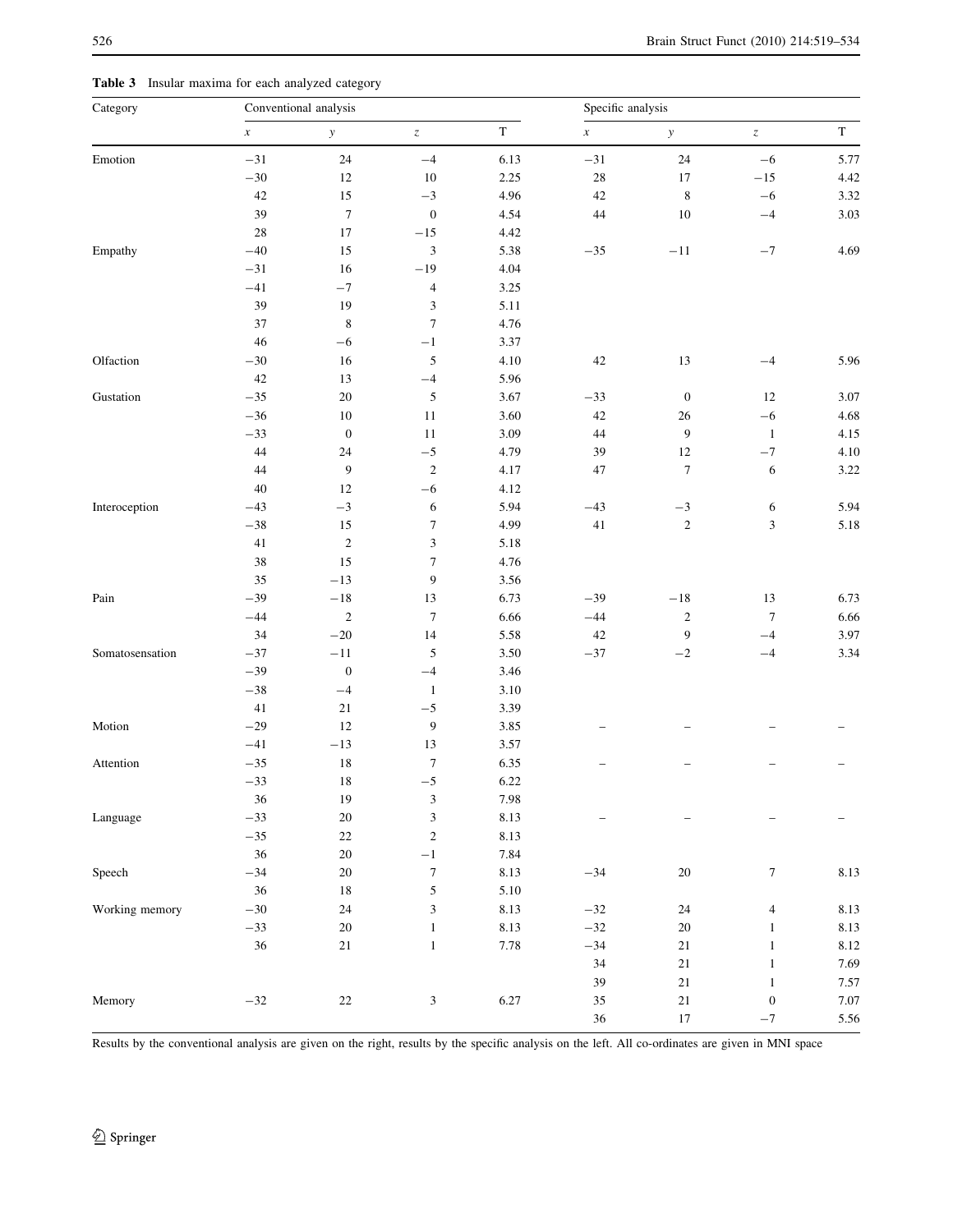the central and anterior dorsal insula bilaterally. Among these effects, those observed in the central insula were bilaterally shown to be specific to interoceptive processing (see Fig. 4a).

# Pain

Extended activation by painful stimuli was found on virtually the entire insula and extended onto the parietal operculum. Interestingly, even after testing for specific effects, extended activation on the central and posterior insula was observed (see Fig. 4b).

## Somatosensation

Somatosensory stimuli evoked activation on the left central region of the insula and its right anterior dorsal part. As most studies examined somatosensory stimulation of the right hand, however, this lateralization must be seen cautiously and should warrant further investigation. Testing for specificity revealed only activation on the left central insula (see Fig. 4c).

#### **Motor**

Activation by active motor tasks was found bilaterally on the central insula, close to the representation of somatosensory stimuli reported above but more bilateral. Observed activation after testing for specific effects might have been rather due to spillover effects from opercular areas and basal ganglia, as maxima of activation were located in these directly neighboring structures rather than in the insula. This observation indicates that the insular region identified by the conventional analysis might not only be specifically engaged in motor tasks, but also in other functional categories (see Fig. 4d).

#### Attention

Convergent activation by tasks tapping into attentional processes, e.g., Stroop-, Simon-, Go/NoGo-tasks, or spatial attention, was found bilaterally on the anterior-dorsal insula. However, there was no significant effect to be found when testing for activation that is specific to attentional tasks, indicating that regions sustaining these functions are also engaged in other cognitive or sensory processes as well (see Fig. 5a).

## Language

Activations by language processing, e.g., lexical decision making or semantic judgments, were found on the anterior dorsal insula bilaterally. After testing for specific effects, no maximum of activation was found on the insula. Rather, we only observed spillover effects from the left frontal operculum on the anterior dorsal insula on this hemisphere (see Fig.  $5b$ ).

## Speech

Activations by active (overt) speech were located on the anterior and posterior parts of the dorsal insula bilaterally. However, it has to be noted that activation on the posterior insula seems to be caused by spillover effects, in particular from the neighboring primary auditory cortex (areas Te1.0 and TE1.1, see Morosan et al. 2001). This interpretation is in line with the observation that among the implicated regions, only the left anterior insula remained significant after testing for specific effects (see Fig. 5c).

#### Working memory

Activations by working memory tasks, such as  $n$ -back or Sternberg paradigms, were found bilaterally on the anterior-dorsal insula. Moreover, activation in these regions also remained significant after testing for specific effects (see Fig. 5d).

#### Memory

Activations by episodic or short-term memory retrieval were found bilaterally on the anterior-dorsal insula in a similar location as the activations associated with working memory. However, in contrast to the above, only the effects on the right anterior-dorsal insula were specific to memory paradigms (see Fig. 5e).

#### Functional integration

All analyses revealed a considerably smaller extent of activation when comparing the results from the conventional and the modified ALE. This indicates that the insular cortex is engaged in functional integration between different functional categories. To map those regions where different categories are integrated (i.e. where results from the conventional ALE overlap), we calculated two conjunction analyses over the single categories (see ''Methods''). The first conjunction over all 13 analyzed categories revealed no overlap throughout the whole brain. The second analysis over all investigated categories except somatosensation and motion revealed an overlap on the anterior-dorsal insula (see Fig. 6). No other overlap was observed throughout the whole brain.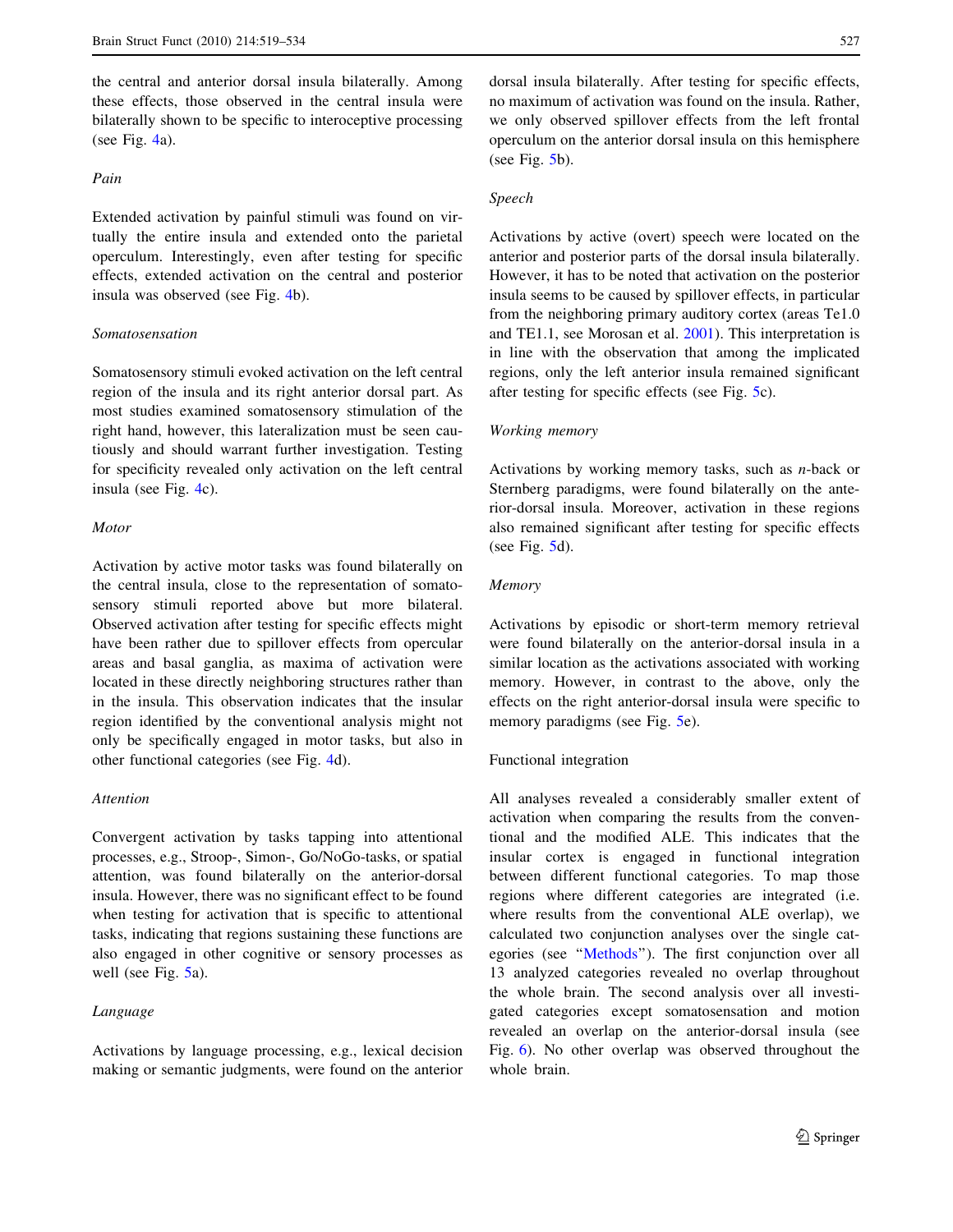Fig. 6 Overlap of all functional categories except somatosensation and motion. All other eleven categories overlap on the anterior-dorsal part of the insula (a), indicating functional integration between them. b Throughout the whole brain the anterior-dorsal insula was the only region that participated in the processing of all eleven categories



Fig. 7 Functional differentiation of the insula by functional domains. Red sensorimotor, green cognitive, yellow chemical sensory, blue social-emotional

Functional differentiation

To investigate a functional differentiation of the insula the 13 investigated functional categories were sorted into four functional domains (cf. Table 2, methods). The modified analysis of every functional domain revealed a functional segregation of the insular cortex (see Fig. 7). The midposterior insula was activated by tasks from the sensorimotor domain. This region extended from posterior insula to the posterior short insular gyrus. The anterior-ventral insula was specific to social-emotional functions, i.e., emotional processing and empathy. This region was dorsal insula processed tasks from the cognitive domain. It comprised the dorsal part of the anterior and middle short gyrus. Finally, for the olfacto-gustatory domain a region on the right middle insular gyrus was revealed to be specific.

# **Discussion**

The present results indicate a functional map of the human insula based on a large-scale coordinate-based meta-analysis of published functional neuroimaging studies. Using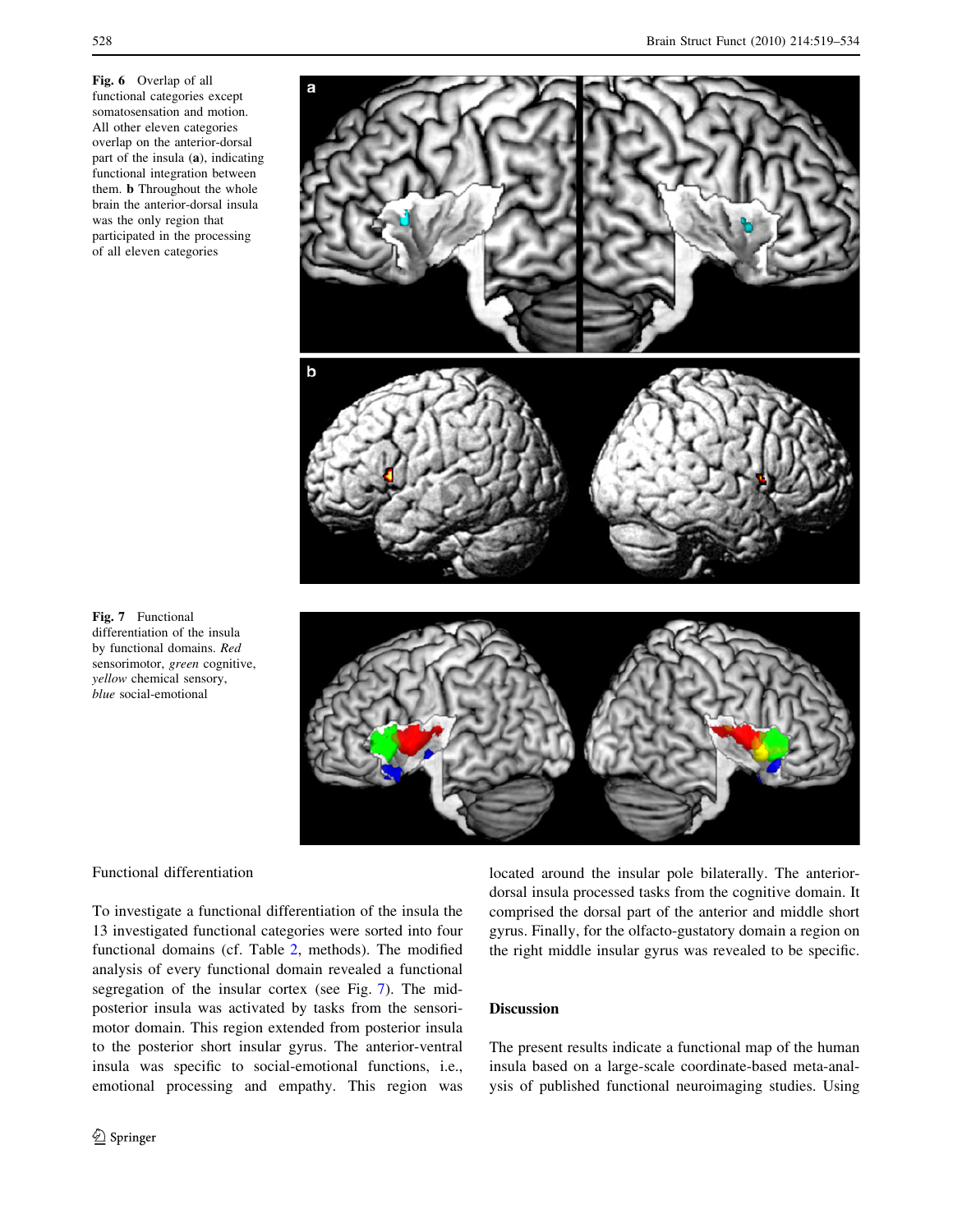this approach, we could show a differentiation of the insular cortex into four functional regions. These regions were defined by a sensorimotor, a cognitive, a socialemotional, and an olfacto-gustatory domain. Throughout the whole brain activations by these domains reflected the previously described social-emotional, cognitive, and sensorimotor networks as well as to a network processing olfacto-gustatory stimuli (Corbetta et al. 2008; Kandel et al. 1991; Phillips et al. 2003). Apart from this functional differentiation, a conjunction analysis of investigated functional categories revealed the anterior dorsal insula to be involved in the processing of all investigated categories except somatosensation and motion. This finding points the anterior-dorsal insula to act as a multimodal integration region.

A functional differentiation of the insular cortex was already indicated by anatomical data reported in nonhuman primates. Cytoarchitectonically, the non-human primate insula can be divided into an anterior-basal agranular, allocortical part, a posterior granular part, and a dysgranular part which is located between these and covers the anterior-dorsal and central insula (Augustine 1996; Mesulam and Mufson 1982). This parcellation is also reflected by differences in connectivity as investigated by invasive tracing studies in these species. In monkeys, the anterior-basal part shows dense connections to limbic areas like the amygdala, periamygdaloid, and entorhinal cortices as well as to the temporal pole (Fudge et al. 2005; Hoistad and Barbas 2008; Mesulam and Mufson 1985; Stefanacci and Amaral 2002). Furthermore, the anterior insula also participates in a structurally connected network formed together with the orbitofrontal, entorhinal, and piriform and olfactory cortex, which is engaged in olfactory and gustatory processing (Augustine 1996; Mesulam and Mufson 1985). Interestingly, the mid-dorsal insula also receives input from the thalamic taste area (Craig 2002; Pritchard et al. 1986), which matches well with the present findings of gustatory activation in this part. The mid-posterior regions, finally, are densely connected to primary and secondary sensory and motor areas, while the anterior dorsal areas are preferably connected to frontal regions (Augustine 1996; Friedman et al. 1986; Mesulam and Mufson 1985).

This separation into an anterior-basal region, which is closely linked to the social-emotional and the olfactogustatory system, a mid-posterior insular region, which is closely connected to sensorimotor areas and an anterior dorsal part, which is more closely connected to frontal association areas matches well with the present results. The mid-posterior insula, which is connected to somatosensory and motor cortices in monkeys, was found to process the sensorimotor domain in the present study. Equally, the anterior-basal region, which in monkeys is connected to limbic areas like the amygdala, periamygdaloid, and entorhinal cortices, was observed to process the socioemotional domain and the anterior-dorsal insula with its connections to frontal association areas was activated by the cognitive domain. Finally, the reported connectivity between anterior-dorsal insula and frontal regions matches well the identification of a cognitive insular region, as frontal areas are regularly reported to serve working memory, attention, and other cognitive tasks (Cabeza and Nyberg 2000). However, it must be taken into account that cross-species comparisons are problematic, as they disregard the obvious and considerable differences between the brains. A comparison to non-human tracing data is unfortunately the best reference for insular connectivity available at the present, as there is currently no technique which allows a reliable delineation the connections of insular regions in the human brain. In future, more recent imaging and analysis techniques will hopefully help to unravel connectivity patterns of the human insula and allow a comparison with that of other species.

In good accordance with the anatomical findings in nonhuman primates, the anterior insula and in particular its anterior-basal parts have been discussed in the processing of emotion and empathy (Adolphs 2002; Dolan 2002; Frith and Singer 2008; Lamm and Singer 2010; Phillips et al. 2003; Singer and Lamm 2009). In particular, it has been proposed that this region is involved in the generation and mediation of feeling states as a response to environmental stimuli and affective states (Dolan 2002; Phillips et al. 2003). In empathy-related processing it is involved in the recognition of emotions in faces (Phillips et al. 2003) and the feeling of pain in others (Frith and Singer 2008; Singer et al. 2006). Finally, the anterior basal insula was hypothesized to provide a link between the mirror neuron system and emotional processing, thus enabling a matching between own and observed emotions (Iacoboni and Dapretto 2006). This focus on the anterior basal part is supported by electrophysiological findings. Preoperative direct recordings in patients suffering from drug-refractory epilepsy revealed that a role in the categorization of facial expressions is confined to this region (Krolak-Salmon et al. 2003). The findings from the present study corroborate these results, as they show an involvement of the anterior insula and in particular the anterior-basal part in the processing of emotions.

Different functional studies reported insular activation in olfactory and gustatory tasks (Kringelbach et al. 2004; Poellinger et al. 2001; Royet and Plailly 2004; Small et al. 1999). These studies show that the anterior insula processes interactions between emotion, memory and olfaction (Poellinger et al. 2001), habituation to odorants (Royet and Plailly 2004), and several tasks testing taste processing (Kringelbach et al. 2004; Small et al. 1999). Most interestingly, the insula was reported to be part of a network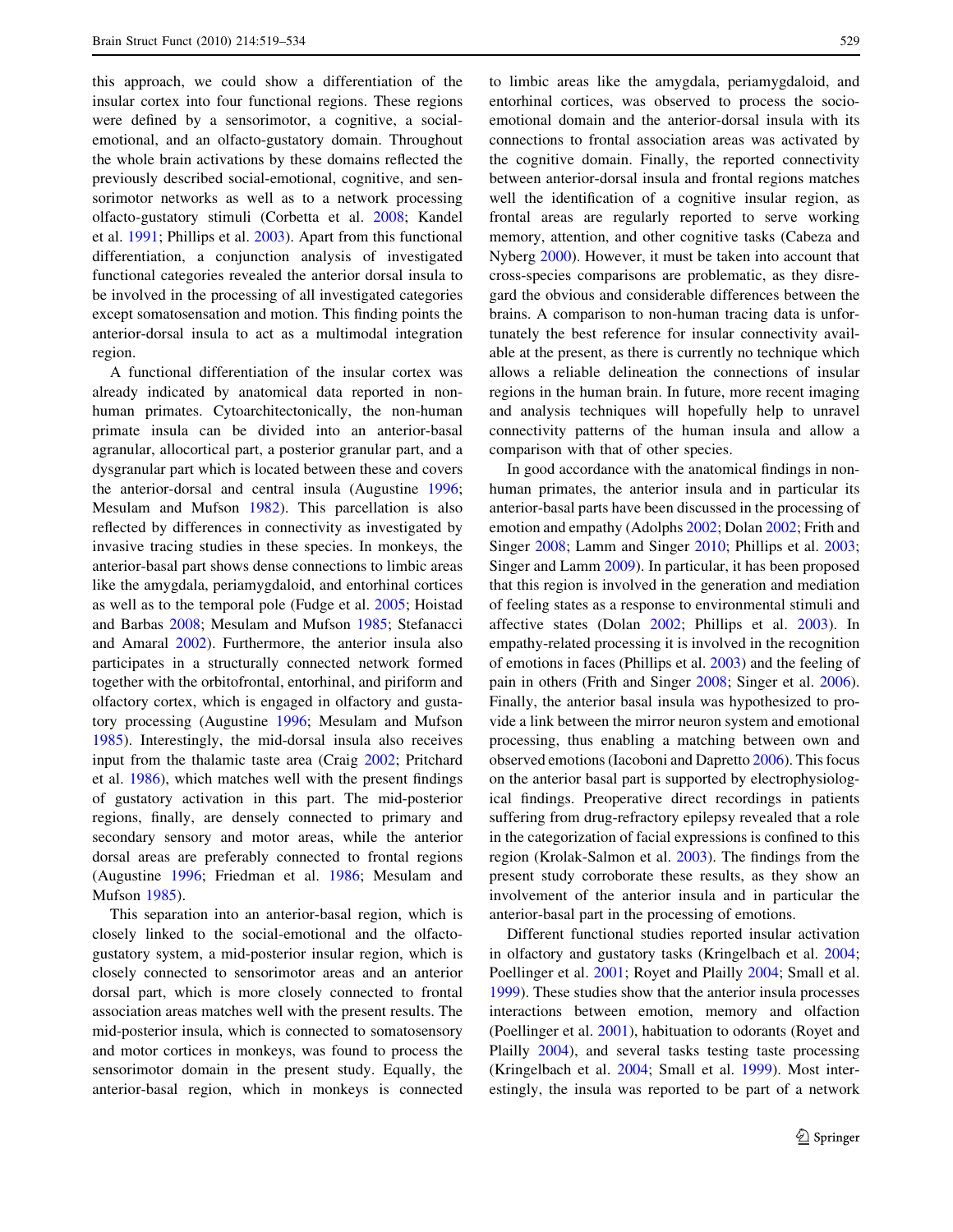involved, especially in integration of taste and flavor (Rolls 2006; Small and Prescott 2005), supporting an insular role in olfacto-gustatory processing. Intraoperative direct stimulations of the anterior insula also led to gustatory and olfactory sensations (Penfield and Faulk 1955). It is interesting to note though, that these sensations were also elicited as well near the basal part of the precentral gyrus and on the anterior part. However, on the anterior part, insular stimulation was accompanied by descriptions like ''bad taste'' or feelings of fear, while more posterior rather sensations in the mouth, salivation or increased gastric motility were observed. This matches well the hypothesis that the insular taste area is located rather in the more posterior parts in humans (Small 2010, Craig 2010), while the more anterior parts will be more engaged in an integration with odors and emotions.

The anterior-dorsal insula has repeatedly been implicated in several cognitive tasks. For example, it processes both working memory and attention tasks with additive BOLD effects for both tasks (Mayer et al. 2007; Soros et al. 2007). It was furthermore assigned to be a part of the inferior frontoparietal network, which responds to behavioral relevant rather than to expected stimuli (Corbetta et al. 2008) and reported to play a role in language processing (McCarthy et al. 1993; Price 2000; Riecker et al. 2000). These findings might implicate an abstract role in extracting and processing task-relevant and salient information.

The mid-posterior insula, finally, has been repeatedly demonstrated to be involved in different somato- and viscerosensory stimuli. In particular it responds to painful, visceral and somatosensory stimulation (Chen 2007; Dupont et al. 2003; Ostrowsky et al. 2002; Peyron et al. 2000; Peyron et al. 2002; Shelley and Trimble 2004). In addition to this sensory processing, movement was elicited by electrical stimulation of this region in humans (Showers and Lauer 1961), which indicates a role in sensorimotor processing of this region. Other reports of direct stimulation of this region reported interoceptive and somatic sensations, changes in gastric motility, breathing or heart rate as well as the sensation or urge of movement (Penfield and Faulk 1955). Interestingly, these findings also match reports from frontotemporal dementia (Seeley et al. 2008). Seeley et al. showed that early changes in this disease, which present with cognitive and emotional impairments, appear in the anterior insula among other regions. Only at later stages of this disease, when the patients show impairments in executive functions, these changes will comprise the posterior parts.

It is important to note though that all results from the current analysis reflect the convergence across a large number of studies. Along with this they map the common neuronal substrates between different experiments on the same topic, for example, the shared neural substrate of different emotions in various experimental setups. The inference one can draw from these results is that observed regions are involved in the process, which underlies all -or at least most- investigated experiments. While we can thus say that the anterior insula is involved in the processing of emotions in general, any inference from these results on a specific emotion in a specific context must be regarded with extreme caution. The fact that in any given individual study only a sub-category of all emotions is investigated in a particular experimental context (this might be ''rating a disgusting taste in comparison to a memorized reference'') will lead to conclusions which may diverge from the current results. Therefore, although this analysis can reliably identify a general functional differentiation of the insula, it cannot predict or reflect effects observed in a specific experimental task.

The described converging evidence for a functional segregation of the insula was confirmed and extended in the current meta-analysis, which showed a reliable differentiation of the human insula into functional specific regions. Still, in spite of this ample evidence for functional specification within the insula, this region has also repeatedly been implicated as the anatomical substrate for the behaviorally essential integration of information from different functional systems. Sensory stimuli, for example, have an immediate effect on emotions (Chen 2007; Craig 2002; Williams and Bargh 2008), which is in particular reflected by the James-Lange theory and Damasio's ''somatic marker'' hypothesis (Damasio 1994; James 1894; Lange 1885). These hypotheses state that interoceptive information and emotion are directly depending on another and even cause each other. Recently, the human insula has emerged as the prime candidate for sustaining this integration, as it was reported to be directly involved in processing the reciprocal influence of interoception and emotion (Craig 2002; Critchley et al. 2004; Critchley 2005). Moreover, not only integration between interoception and emotion, but also between cognitive tasks and sensation as well as emotion was described to involve this region. For example, the insula has been reported to be involved in processing attention to sensory stimuli like attention to touch or comparing the own heartbeat to an external rhythm (Critchley et al. 2004; Johansen-Berg and Matthews 2002). Also, it is involved in distinguishing between self and other, which was assigned to this region using the rubber hand illusion (Ehrsson et al. 2004; Karnath and Baier 2010; Tsakiris et al. 2007). Finally, a convincing theory of how interoception, emotion/empathy and the cognitive evaluation of risk and uncertainty may be linked within the anterior insula cortex was recently brought up (Singer et al. 2009). In this theory the insula was described to process current feeling states that are closely linked to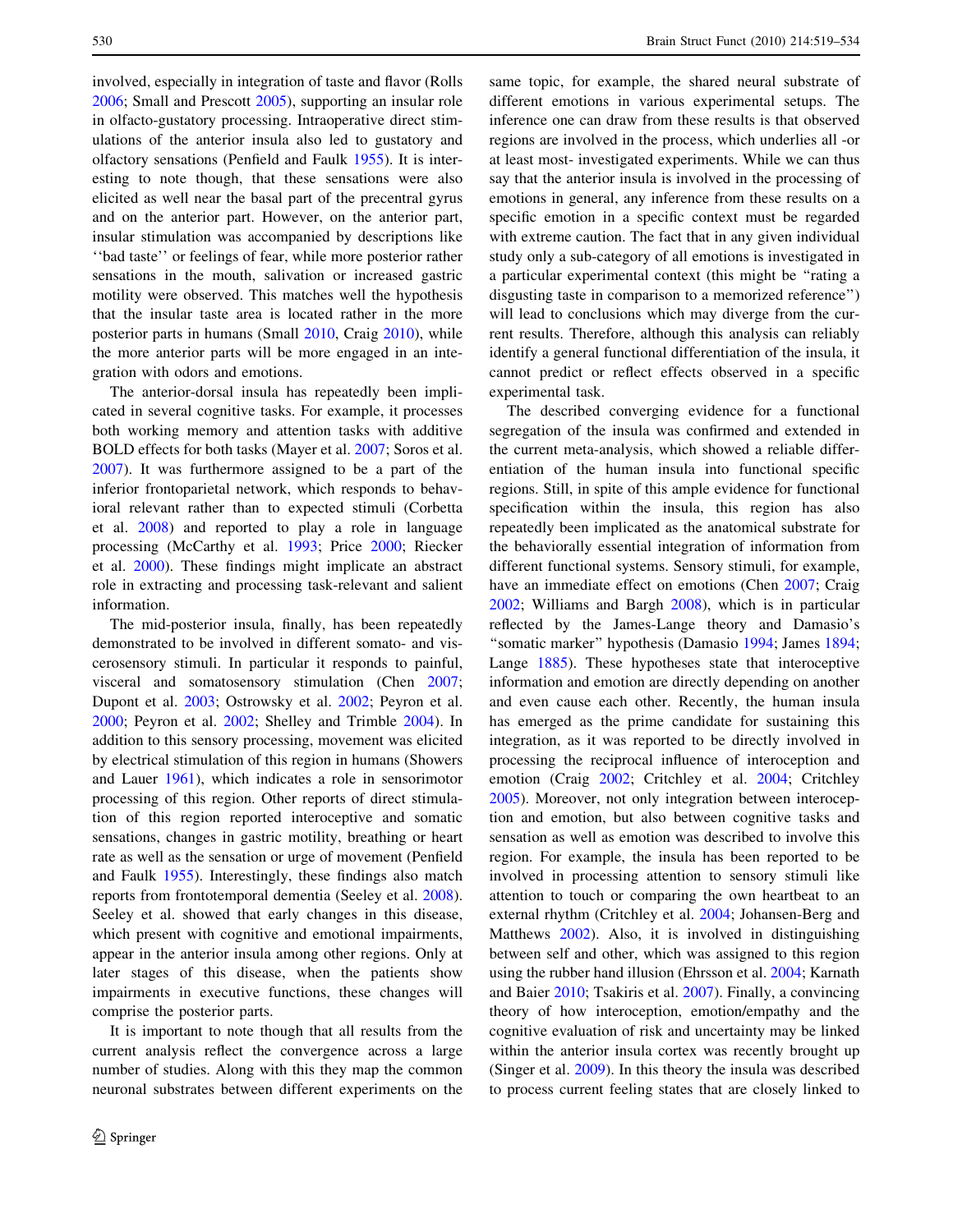interoception, predicted feeling states and a prediction error, which allows for an evaluation and adaption of the own prediction. This combination of different modalities makes the insula a highly integrative region.

On the background of the described functional differentiation of the insula, the question of how this functional integration is implemented arises. We would argue that there may be two complementary answers to this: On the one hand the different areas or zones are extremely well interconnected as it was shown in tracing studies in nonhuman primates (Augustine 1996). These dense connections may represent a structural basis for a rapid flow of information between the functional systems. On the other hand, the present study also revealed an overlap of all categories (except for basic somatosensory and motor processing) on the anterior-dorsal insula. This overlap probably reflects a shared role in information processing between the systems. This shared role might reflect a multimodal integration between the different categories relaying information between the different functional systems on the one hand and on the other hand a basic functional role that all categories have in common. In the following, we will discuss this shared role and its implications for this region. Still, in particular, the combination of this shared functional role and the close connectivity between insular domains gives this region a unique position for regulating flow and integration of information between the systems.

It must be mentioned here that an interpretation of the observed overlap is subject to a limitation that cannot be solved within the scope of this paper, namely the question of what constitutes an independent cognitive process. It is well known that, for example, pain is not a solely sensory process, but has also an important emotional component (Chen 2007). The same will go for interoception, which may be regarded a sensory category but is an important component in the generation and interpretation of emotions and empathy (Damasio 1994; James 1894; Lange 1885). The same goes in some way for nearly all categories, i.e., they always have some potential aspect of ambiguity. Unambiguous classifications, however, are probably impossible to define without a full knowledge of the intrinsic ontology of cognitive processes, i.e., the building blocks of brain organization. The question will now be, if this potential ambiguity of the categories led to the mapped overlap in the insula, or if this mapped overlap in the insula caused the possible ambiguity of the categories. That is, is the overlap spurious or does it reflect more basic processes that are shared among categories. By a careful selection of studies, which avoided ambiguity between different categories as much as possible, we attempted to avoid this possibly artificial overlap. Although a definite answer to this problem cannot be given here, a review of literature

points the anterior dorsal insula to be involved in a multitude of different studies (e.g. Craig 2009).

In the following, we will assume that there is an overlap in the mapping of the categories in the anterior-dorsal insula, as observed in this study. This region was recently proposed to integrate momentary images of own feelings, the sensory environment, and the motivational, hedonic and social interaction between these into one whole representation of the sentient self (Craig 2009). In this concept, the anterior-dorsal insula was proposed to constitute the final stage of a hierarchical processing of information in the insular cortex––starting with pure sensory information posterior and after integrating emotional and cognitive valuation ending with a full representation of the sentient self in the anterior parts. This representation, which thus constitutes an integration of salient information from all functional systems led subsequently to the suggestion that the anterior-dorsal insula might be a potential neural correlate of awareness (Craig 2009). This described hierarchy of processing also explains the finding that the functional overlap between different functional systems on the insular cortex did not include basic somatosensory and motor tasks. The pure somatosensory and motor tasks that were analyzed in this study do not have the need for cognitive or social-emotional evaluation. Hence, they do not have a need for integration. Thus, it can be expected that they do not elicit activation in the anterior-dorsal multimodal integration region, but rather in the posterior part of the insula.

However, the shared role which probably underlies the observed overlap between different functional categories can also be due to a basic functional role that all categories have in common. This basic functional role might be a general role in task processing, like starting, updating, and ending of a given task. This was indicated by an fMRI study investigating ten different functional paradigms, including different language, sensorimotor and cognitive tasks, in the same set of subjects (Dosenbach et al. 2006). Using a conjunction analysis, the authors found only the dACC/msFC and the bilateral anteriordorsal insula to be active across all different paradigms. This result, which is confirmed and extended by our current data, was interpreted as evidence for a central role of the anterior-dorsal insula in initiating, updating, and maintaining tasks. That is, as an alternative to the theory outlined above, this view regards the anterior-dorsal insula not primarily as a region integrating information from different functional systems into a putative correlate of awareness (Craig 2009). Rather, it regards this overlap between the different processing as a task-set region responsible for maintaining the task-set which is necessary to perform any task in the scanner, or—to put it to the extreme––as the smallest common denominator. These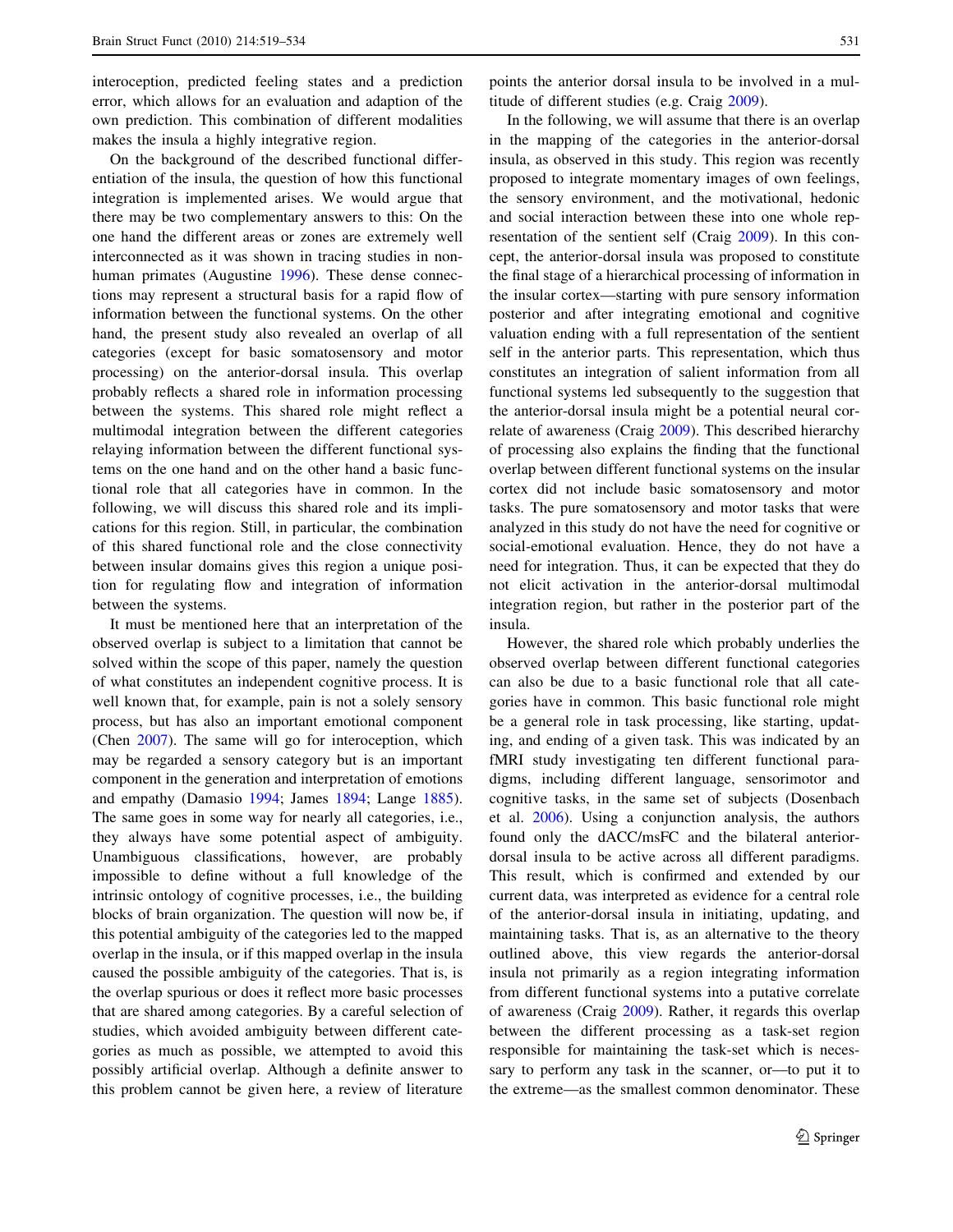two hypotheses may be regarded as two potential interpretations of the observed overlap across many functional domains in this region, which, however, cannot be finally differentiated, from the current data.

A few last points may be presented here, which will still need further investigation. We have compared our findings to invasive tracing studies in non-human primates. While there are analogies between the results from this study and these tracing studies, any comparison assumes that human and non-human insula are matchable. This assumption can be regarded critically, as the insula differs considerably between species (Craig 2009; Craig 2010; Rose 1928). A cytoarchitectonic mapping study of the posterior human insula supported that notion, as this region proved to be far more complex than studies from non-human primates report (Kurth et al. 2009). Unfortunately, the areas mapped in this study comprise just a very limited part of the insular cortex, limiting all comparisons to imaging data. As there are currently ongoing further mapping studies, a comprehensive comparison of insular structure and function will become feasible in the future.

Another important point may be the finding that variable occurrences of lateralization and localization were found on the insula with respect to the current study. To give some examples, Jabbi et al. (2007) reported a representation of disgust on the left anterior central region, Royet et al. (1999) did not report activation from a complex olfactory task on the insula, and Qureshy et al. (2000) reported activation from another complex olfactory task on the left insula. Partly, these differences in localization can be explained by the fact that these studies did not only investigate basic emotional or olfactory processing. However, if we extrapolate the results from the cytoarchitectonic mapping of the posterior insula (Kurth et al. 2009), we will expect a multitude of different areas in this region. Thus, the here presented functional differentiation might be rather a framework for a more generalized concept of the insular role. Its detailed functioning and structure–function relationships will certainly remain topics of further research.

## Conclusion

Using a large-scale meta-analysis, we revealed a functional differentiation as well as a functional integration within the human insula. The identified regions are involved in the processing of different functional systems. This differentiation is also reflected in anatomical connectivity studies in monkeys, thus corroborating the present observations. The observed functional integration in the anterior-dorsal insula might constitute a link between these different functional systems and a correlate for the relaying of information between them. Indeed, this might be interpreted as a representation of a sentient self and even as a neural correlate of self-awareness. However, the observed overlap of activations by multiple different tasks might also represent a smallest common denominator, which is a taskset region for initiating, updating, and maintaining a function. Still, as these interpretations do not totally disqualify each other––a task set region can also be a multimodal integration region and vice versa––they rather describe extreme interpretations. To characterize this intriguing role of the anterior-dorsal insula subsequent studies will be necessary.

Acknowledgments This research was funded by the National Institute of Biomedical Imaging and Bioengineering, the National Institute of Neurological Disorders and Stroke, and the National Institute of Mental Health. K.Z. acknowledges further funding by the Helmholtz Alliance ''Systembiologie'' the ''Human Brain Model''. A.R.L. and P.T.F. were supported by the Human Brain Project of the NIMH (R01-MH074457-01A1).

#### Conflict of interest statement None.

#### References

- Adolphs R (2002) Neural systems for recognizing emotion. Curr Opin Neurobiol 12:169–177
- Augustine JR (1996) Circuitry and functional aspects of the insular lobe in primates including humans. Brain Res Brain Res Rev 22:229–244
- Cabeza R, Nyberg L (2000) Imaging cognition II: an empirical review of 275 PET and fMRI studies. J Cogn Neurosci 12:1–47
- Chen LM (2007) Imaging of pain. Int Anesthesiol Clin 45:39–57
- Corbetta M, Patel G, Shulman GL (2008) The reorienting system of the human brain: from environment to theory of mind. Neuron 58:306–324
- Craig AD (2002) How do you feel? Interoception: the sense of the physiological condition of the body. Nat Rev Neurosci 3:655–666
- Craig AD (2009) How do you feel––now? The anterior insula and human awareness. Nat Rev Neurosci 10:59–70
- Craig AD (2010) The sentient self. Brain Struc Func 214(5–6). doi: 10.1007/s00429-010-0248-y (this issue)
- Critchley HD (2005) Neural mechanisms of autonomic, affective, and cognitive integration. J Comp Neurol 493:154–166
- Critchley HD, Wiens S, Rotshtein P, Ohman A, Dolan RJ (2004) Neural systems supporting interoceptive awareness. Nat Neurosci 7:189–195
- Damasio AR (1994) Descartes' error: emotion, reason and the human brain. Putnam's Sons, New York
- Dolan RJ (2002) Emotion, cognition, and behavior. Science 298:1191–1194
- Dosenbach NU, Visscher KM, Palmer ED, Miezin FM, Wenger KK, Kang HC, Burgund ED, Grimes AL, Schlaggar BL, Petersen SE (2006) A core system for the implementation of task sets. Neuron 50:799–812
- Dupont S, Bouilleret V, Hasboun D, Semah F, Baulac M (2003) Functional anatomy of the insula: new insights from imaging. Surg Radiol Anat 25:113–119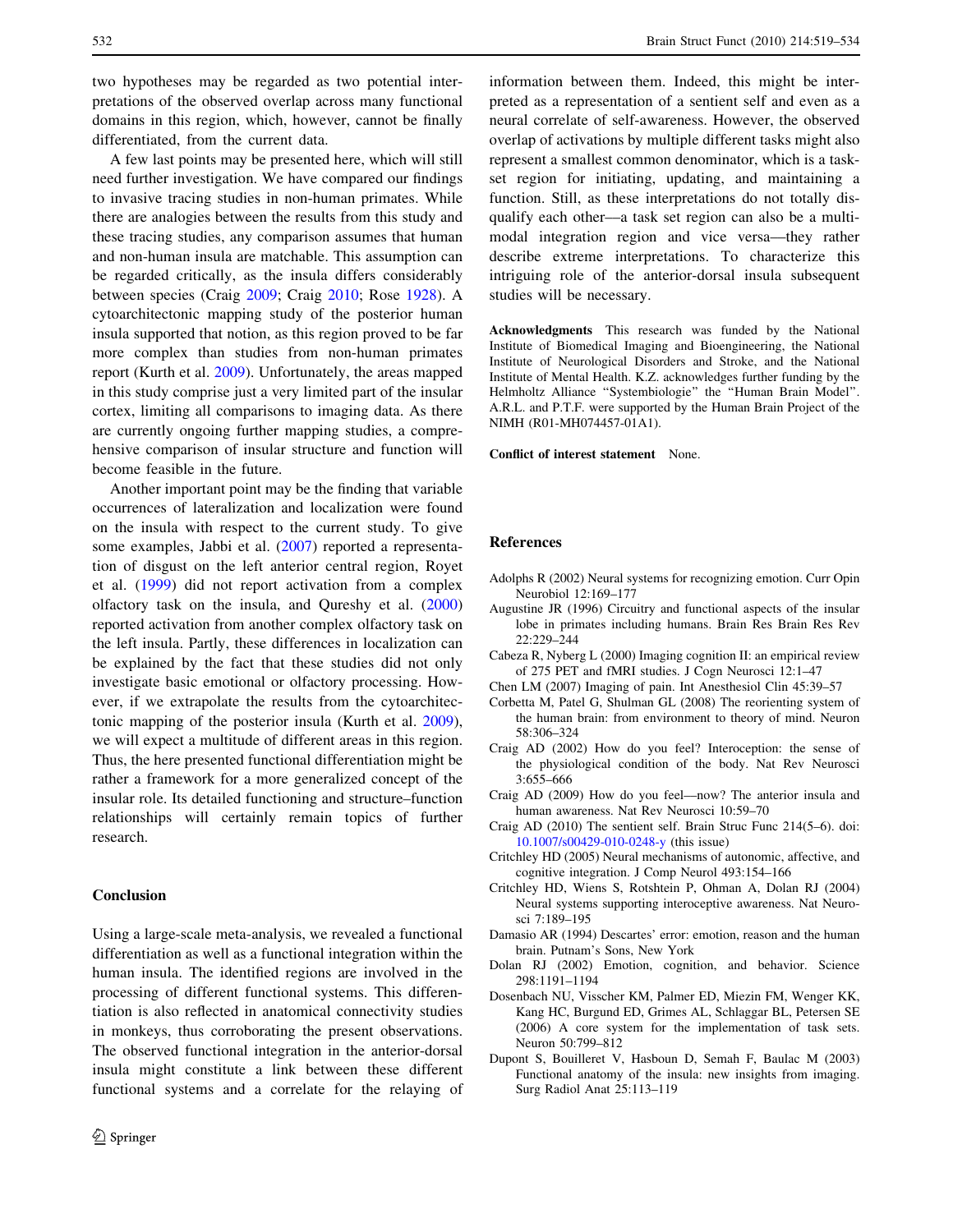- Ehrsson HH, Spence C, Passingham RE (2004) That's my hand! Activity in premotor cortex reflects feeling of ownership of a limb. Science 305:875–877
- Eickhoff SB, Stephan KE, Mohlberg H, Grefkes C, Fink GR, Amunts K, Zilles K (2005) A new SPM toolbox for combining probabilistic cytoarchitectonic maps and functional imaging data. Neuroimage 25:1325–1335
- Eickhoff SB, Laird AR, Grefkes C, Wang LE, Zilles K, Fox PT (2009) Coordinate-based activation likelihood estimation metaanalysis of neuroimaging data: a random-effects approach based on empirical estimates of spatial uncertainty. Hum Brain Mapp 30:2907–2926
- Fox PT, Laird AR, Fox SP, Fox PM, Uecker AM, Crank M, Koenig SF, Lancaster JL (2005) BrainMap taxonomy of experimental design: description and evaluation. Hum Brain Mapp 25:185–198
- Friedman DP, Murray EA, O'Neill JB, Mishkin M (1986) Cortical connections of the somatosensory fields of the lateral sulcus of macaques: evidence for a corticolimbic pathway for touch. J Comp Neurol 252:323–347
- Frith CD, Singer T (2008) The role of social cognition in decision making. Philos Trans R Soc Lond B Biol Sci 363:3875–3886
- Fudge JL, Breitbart MA, Danish M, Pannoni V (2005) Insular and gustatory inputs to the caudal ventral striatum in primates. J Comp Neurol 490:101–118
- Hoistad M, Barbas H (2008) Sequence of information processing for emotions through pathways linking temporal and insular cortices with the amygdala. Neuroimage 40:1016–1033
- Iacoboni M, Dapretto M (2006) The mirror neuron system and the consequences of its dysfunction. Nat Rev Neurosci 7:942–951
- Jabbi M, Swart M, Keysers C (2007) Empathy for positive and negative emotions in the gustatory cortex. Neuroimage 34: 1744–1753
- James W (1894) Physical basis of emotion. Psychol Rev 1:516–529
- Johansen-Berg H, Matthews PM (2002) Attention to movement modulates activity in sensory-motor areas, including primary motor cortex. Exp Brain Res 142:13–24
- Kandel ER, Schwartz JH, Jessell TM (1991) Principles of neural science. Appleton & Lange, East Norwalk
- Karnath HO, Baier B (2010) Right insula for our sense of limb ownership and self-awareness of actions. Brain Struc Func 214(5–6). doi:10.1007/s00429-010-0250-4 (this issue)
- King-Casas B, Sharp C, Lomax-Bream L, Lohrenz T, Fonagy P, Montague PR (2008) The rupture and repair of cooperation in borderline personality disorder. Science 321:806–810
- Kringelbach ML, de Araujo I, Rolls ET (2004) Taste-related activity in the human dorsolateral prefrontal cortex. Neuroimage 21:781–788
- Krolak-Salmon P, Henaff MA, Isnard J, Tallon-Baudry C, Guenot M, Vighetto A, Bertrand O, Mauguiere F (2003) An attention modulated response to disgust in human ventral anterior insula. Ann Neurol 53:446–453
- Kurth F, Eickhoff SB, Schleicher A, Hoemke L, Zilles K, Amunts K (2009) Cytoarchitecture and probabilistic maps of the human posterior insular cortex. Cereb Cortex. doi:10.1093/cercor/ bhp208
- Laird AR, Fox PM, Price CJ, Glahn DC, Uecker AM, Lancaster JL, Turkeltaub PE, Kochunov P, Fox PT (2005a) ALE metaanalysis: controlling the false discovery rate and performing statistical contrasts. Hum Brain Mapp 25:155–164
- Laird AR, Lancaster JL, Fox PT (2005b) BrainMap: the social evolution of a human brain mapping database. Neuroinformatics 3:65–78
- Laird AR, Eickhoff SB, Kurth F, Fox PM, Uecker AM, Turner JA, Robinson JL, Lancaster JL, Fox PT (2009) ALE meta-analysis workflows via the Brainmap database: progress towards a probabilistic functional brain atlas. Front Neuroinform 3:23
- Lange CG (1885) The mechanism of the emotion. In: Rand B (ed) The classical psychologist. Houghton Mifflin, Boston, pp 672–685
- Mayer JS, Bittner RA, Nikolic D, Bledowski C, Goebel R, Linden DE (2007) Common neural substrates for visual working memory and attention. Neuroimage 36:441–453
- McCarthy G, Blamire AM, Rothman DL, Gruetter R, Shulman RG (1993) Echo-planar magnetic resonance imaging studies of frontal cortex activation during word generation in humans. Proc Natl Acad Sci USA 90:4952–4956
- Mesulam MM, Mufson EJ (1982) Insula of the old world monkey. I. Architectonics in the insulo-orbito-temporal component of the paralimbic brain. J Comp Neurol 212:1–22
- Mesulam MM, Mufson EJ (1985) The insula of Reil in man and monkey. Architectonics, connectivity and function. In: Peters A, Jones EG (eds) Cerebral cortex. Plenum Press, New York, pp 179–226
- Morosan P, Rademacher J, Schleicher A, Amunts K, Schormann T, Zilles K (2001) Human primary auditory cortex: cytoarchitectonic subdivisions and mapping into a spatial reference system. Neuroimage 13:684–701
- Mutschler I, Wieckhorst B, Kowalevski S, Derix J, Wentlandt J, Schulze-Bonhage A, Ball T (2009) Functional organization of the human anterior insular cortex. Neurosci Lett 457:66–70
- Ostrowsky K, Magnin M, Ryvlin P, Isnard J, Guenot M, Mauguiere F (2002) Representation of pain and somatic sensation in the human insula: a study of responses to direct electrical cortical stimulation. Cereb Cortex 12:376–385
- Penfield W, Faulk ME Jr (1955) The insula; further observations on its function. Brain 78:445–470
- Peyron R, Laurent B, Garcia-Larrea L (2000) Functional imaging of brain responses to pain. A review and meta-analysis (2000). Neurophysiol Clin 30:263–288
- Peyron R, Frot M, Schneider F, Garcia-Larrea L, Mertens P, Barral FG, Sindou M, Laurent B, Mauguiere F (2002) Role of operculoinsular cortices in human pain processing: converging evidence from PET, fMRI, dipole modeling, and intracerebral recordings of evoked potentials. Neuroimage 17:1336–1346
- Phillips ML, Drevets WC, Rauch SL, Lane R (2003) Neurobiology of emotion perception I: the neural basis of normal emotion perception. Biol Psychiatry 54:504–514
- Poellinger A, Thomas R, Lio P, Lee A, Makris N, Rosen BR, Kwong KK (2001) Activation and habituation in olfaction––an fMRI study. Neuroimage 13:547–560
- Price CJ (2000) The anatomy of language: contributions from functional neuroimaging. J Anat 197:335–359
- Pritchard TC, Hamilton RB, Morse JR, Norgren R (1986) Projections of thalamic gustatory and lingual areas in the monkey, Macaca fascicularis. J Comp Neurol 244:213–228
- Qureshy A, Kawashima R, Imran MB, Sugiura M, Goto R, Okada K, Inoue K, Itoh M, Schormann T, Zilles K, Fukuda H (2000) Functional mapping of human brain in olfactory processing: a PET study. J Neurophysiol 84:1656–1666
- Riecker A, Ackermann H, Wildgruber D, Dogil G, Grodd W (2000) Opposite hemispheric lateralization effects during speaking and singing at motor cortex, insula and cerebellum. Neuroreport 11:1997–2000
- Rolls ET (2006) Brain mechanisms underlying flavour and appetite. Philos Trans R Soc Lond B Biol Sci 361:1123–1136
- Rose M (1928) Die Inselrinde des Menschen und der Tiere. J Psychol Neurol 37:467–624
- Royet JP, Plailly J (2004) Lateralization of olfactory processes. Chem Senses 29:731–745